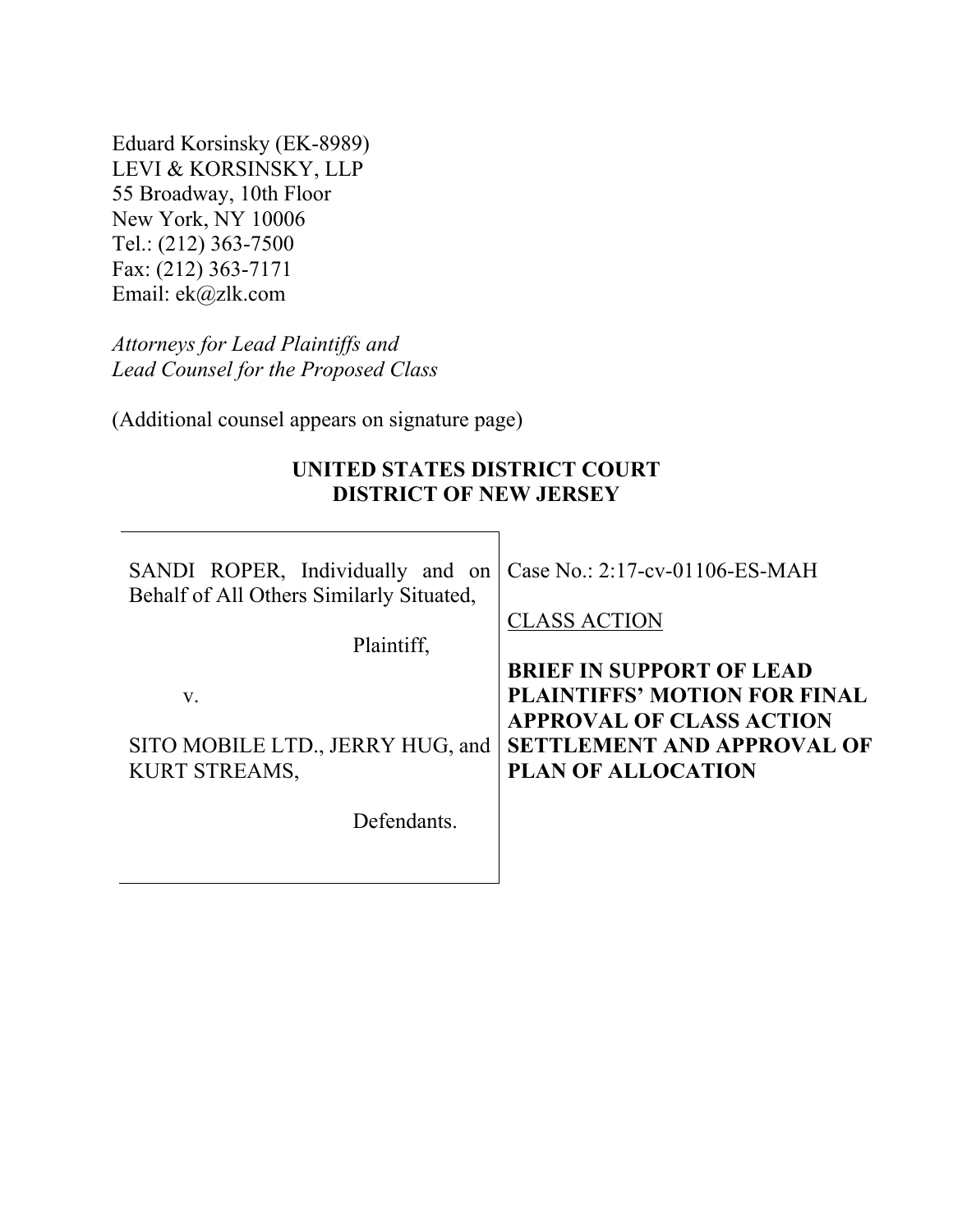## **TABLE OF CONTENTS**

## **Page**

| I.   |             |                  |                                                                                                                  |
|------|-------------|------------------|------------------------------------------------------------------------------------------------------------------|
| II.  |             |                  |                                                                                                                  |
| III. |             |                  |                                                                                                                  |
|      | A.          |                  | The Proposed Settlement Warrants Final Approval Because It Is                                                    |
|      |             | 1.               | Plaintiffs'<br>Motion for Preliminary Approval<br>Demonstrated the Fairness, Reasonableness, and                 |
|      |             | 2.               | Additional Evidence Supports Granting Final Approval of                                                          |
|      |             | 3.               | Analysis of the <i>Girsh</i> Factors Confirms That the<br>Settlement Is Fair, Reasonable and Adequate and Should |
|      |             | $\overline{4}$ . | The Prudential Considerations Also Support the                                                                   |
|      | <b>B.</b>   |                  | The Plan of Allocation Is Fair, Reasonable, and Adequate. 16                                                     |
|      | $C_{\cdot}$ |                  | Notice to the Settlement Class Satisfies the Requirements of                                                     |
|      | D.          |                  | Certification of the Settlement Class Remains Warranted19                                                        |
| IV.  |             |                  |                                                                                                                  |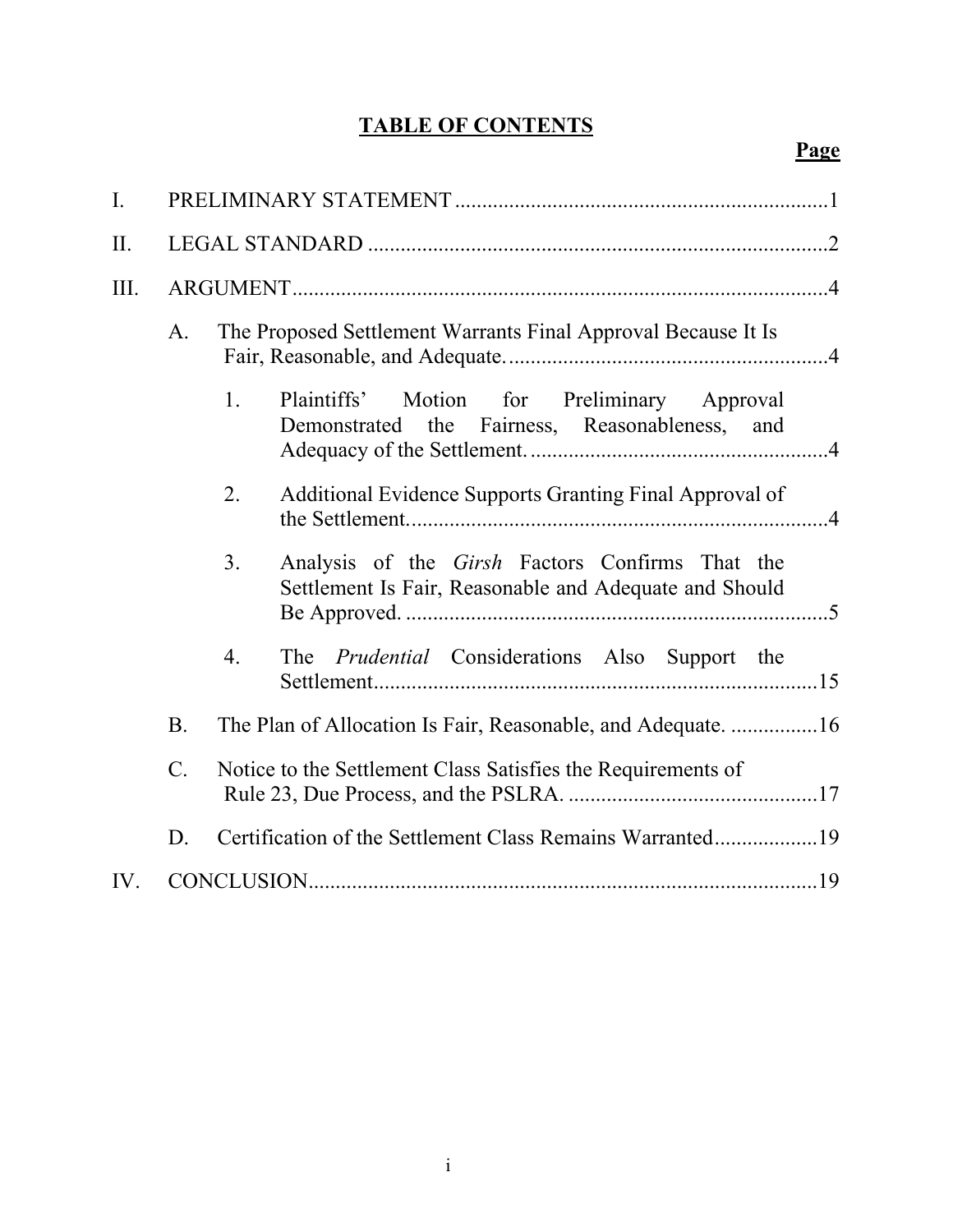### **TABLE OF AUTHORITIES**

**Cases**

### **Page(s)**

| Bell Atl. Corp. v. Bolger,                                                                                          |
|---------------------------------------------------------------------------------------------------------------------|
| Boyd v. Coventry Health Care Inc.,                                                                                  |
| Carson v. Am. Brands, Inc.,                                                                                         |
| City of Omaha Police & Fire Ret. Sys. v. LHC Grp.,<br>No. 12 Civ. 1609, 2015 WL 965693 (W.D. La. Mar. 3, 2015)15    |
| Devlin v. Ferrandino & Son, Inc.,                                                                                   |
| Dura Pharms., Inv. v. Broudo,                                                                                       |
| Ehrheart v. Verizon Wireless,                                                                                       |
| Eisen v. Carlisle & Jacquelin,                                                                                      |
| Girsh v. Jepson,                                                                                                    |
| Harlan v. Transworld Sys., Inc.,                                                                                    |
| In re Am. Bus. Fin. Servs. Inc. Noteholders Litig.,<br>No. 05 Civ. 232, 2008 WL 4974782 (E.D. Pa. Nov. 21, 2008) 15 |
| In re AT&T Corp. Sec. Litig.,                                                                                       |
| In re Auto. Refinishing Paint Antitrust Litig.,                                                                     |
| In re BankAtlantic Bancorp, Inc. Sec. Litig.,                                                                       |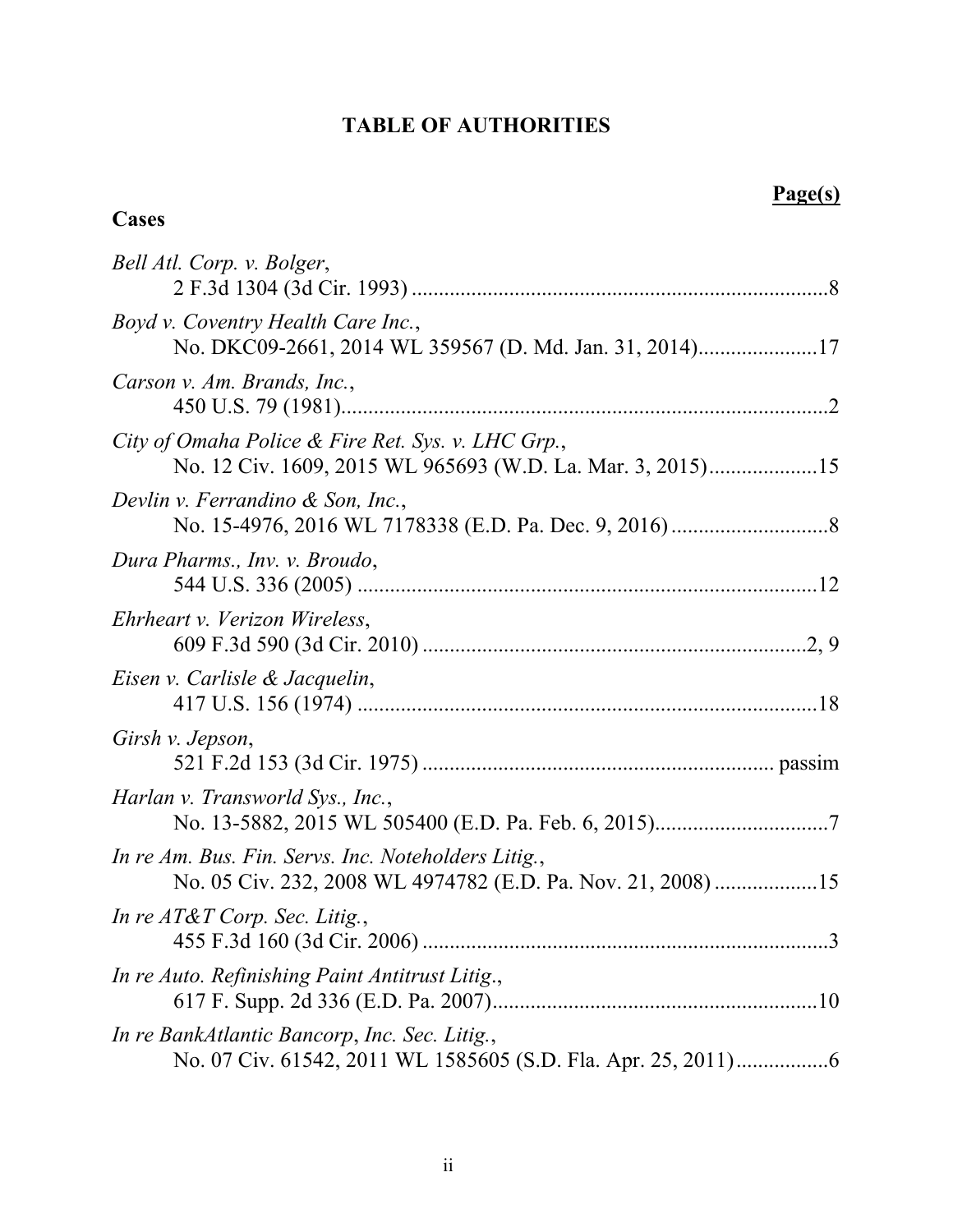| In re Cendant Corp. Litig.,                                                                                 |
|-------------------------------------------------------------------------------------------------------------|
| In re Datatec Sys., Inc. Sec. Litig.,<br>No. 04-CV-525 (GEB), 2007 WL 4225828 (D.N.J. Nov. 28, 2007)11      |
| In re Gen. Instrument Sec. Litig.,                                                                          |
| In re Gen. Motors Corp. Pick-Up Trucks Fuel Tank Prods. Liab. Litig.,                                       |
| In re Ikon Office Sols., Inc., Sec. Litig.,                                                                 |
| In re Linerboard Antitrust Litig.,                                                                          |
| In re Merck & Co. Vytorin ERISA Litig.,                                                                     |
| In re Nat'l Football League Players Concussion Injury Litig.,                                               |
| In re Ocean Power Techs., Inc.,<br>No. 14 Civ. 3799, 2016 WL 6778218 (D.N.J. Nov. 15, 2016)  12, 18         |
| In re Omnivision Techs.,                                                                                    |
| In re Par Pharm. Sec. Litig.,<br>No. 06 Civ 3226, 2013 WL 3930091 (D.N.J. July 29, 2013)  6, 12, 14, 15     |
| In re Prudential Ins. Co. Am. Sales Practice Litig. Agent Actions,                                          |
| In re Remeron Direct Purchaser Antitrust Litig.,                                                            |
| In re Rent-Way Sec. Litig.,                                                                                 |
| In re Schering-Plough Corp. Enhance Sec. Litig.,                                                            |
| In re Schering-Plough/Merck Merger Litig.,<br>No. 09-cv-1099, 2010 WL 1257722 (D.N.J. Mar. 26, 2010) 10, 14 |
| In re Suprema Specialties, Inc. Sec. Litig.,                                                                |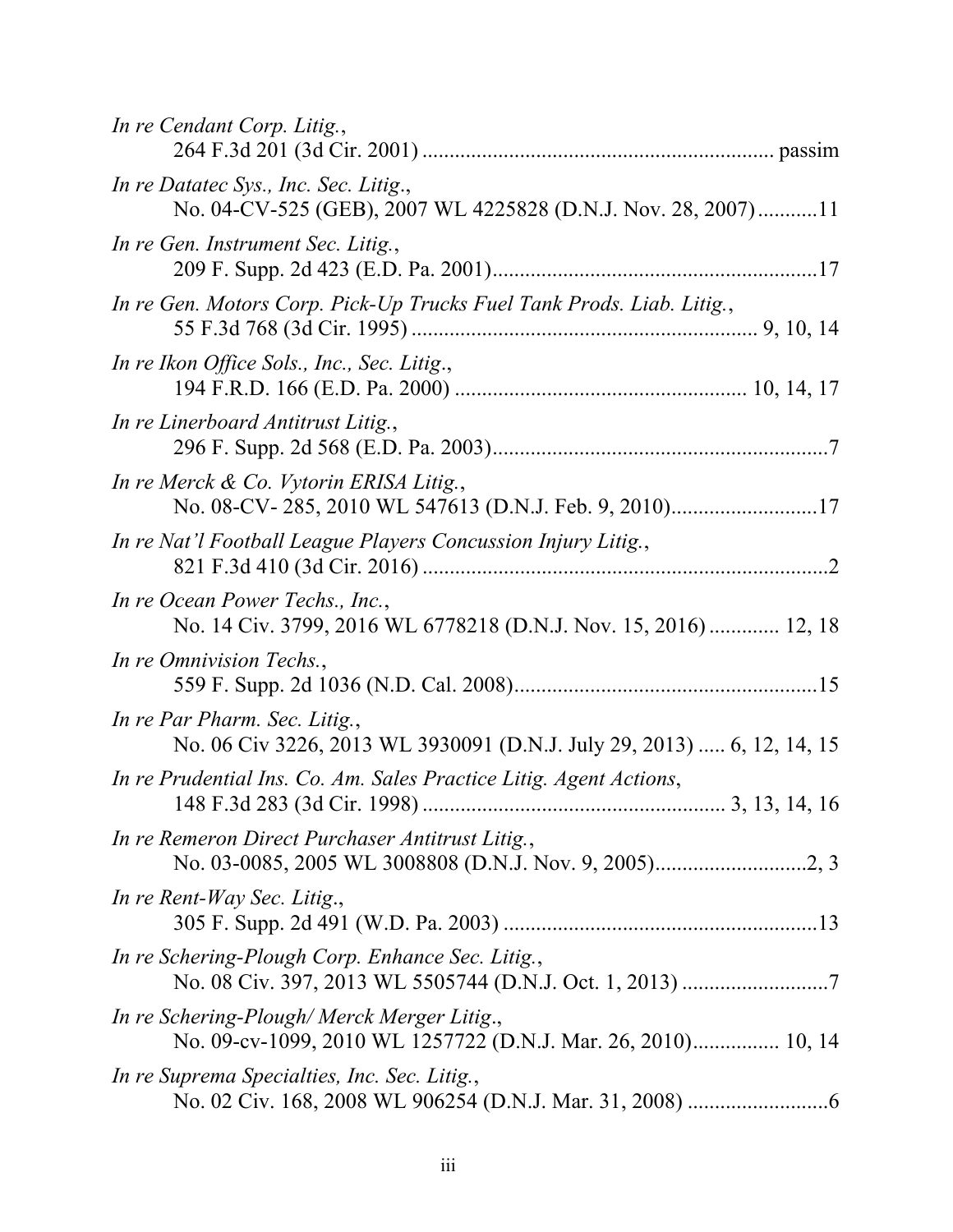| In re Veritas Software Corp. Sec. Litig.,                                                                |
|----------------------------------------------------------------------------------------------------------|
| In re Viropharma Inc. Sec. Litig.,<br>No. CV 12-2714, 2016 WL 312108 (E.D. Pa. Jan. 25, 2016) 10, 11, 12 |
| In re Warfarin Sodium Antitrust Litig.,                                                                  |
| In re Warner Commc'ns Sec. Litig.,                                                                       |
| Maley v. Del Global Techs. Corp.,                                                                        |
| Medoff v. CVS Caremark Corp.,<br>No. 09 Civ. 554, 2016 WL 632238 (D.R.I. Feb. 17, 2016)15                |
| Newman v. Stein,                                                                                         |
| Schuler v. Medicines Co.,<br>No. CV 14-1149 (CCC), 2016 WL 3457218 (D.N.J. June 24, 2016) 13, 15         |
| Stoetzner v. United States Steel Corp.,                                                                  |
| Sullivan v. DB Invs., Inc.,                                                                              |
| Sutton v. Med. Serv. Ass'n of Pennsylvania,                                                              |
| Wal-Mart Stores, Inc. v. Visa U.S.A.,                                                                    |
| Walsh v. Great Atl. & Pac. Tea Co.,                                                                      |
| Zimmer Paper Prods., Inc. v. Berger & Montague, P.C.,                                                    |
| <b>Rules</b>                                                                                             |
|                                                                                                          |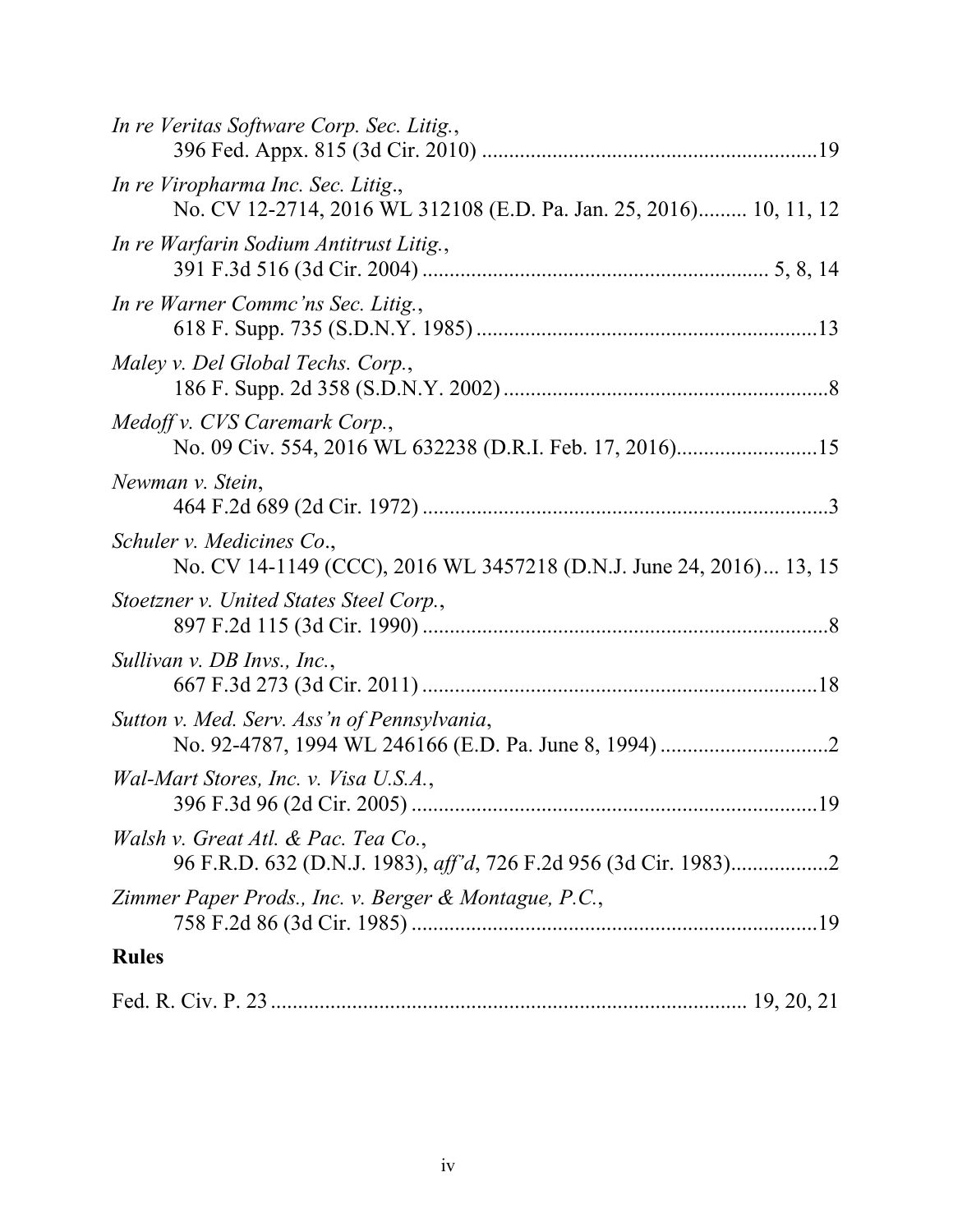### **I. PRELIMINARY STATEMENT**

The Settlement pending before this Court is a strong result for the Class. Class Members will receive a total of \$1,250,000 before attorneys' fees and expenses. This did not come easily. Lead Plaintiffs briefed extensive motions to dismiss and engaged in a hard-fought mediation and negotiation process. Fortunately, the time and effort invested in this case by Lead Plaintiffs and Lead Counsel has paid off and, with the Court's approval, the matter can finally reach a resolution that is in Class Members' best interests.

In exchange for the payment of \$1,250,000 in cash for the benefit of the Settlement Class, the Settlement will release all Released Defendant Parties from all Released Claims, as set forth in the Stipulation. The Settlement is not "claimsmade" and all proceeds of the Settlement, after the deduction of Court-approved fees and costs, will be distributed to eligible claimants. Given the facts, the applicable law, and the risk and expense of continued litigation, Lead Plaintiffs and Lead Counsel submit that the proposed Settlement is fair, reasonable and adequate, represents a very favorable result, and is in the best interests of the Settlement Class.

Lead Plaintiffs also request that the Court approve the Plan of Allocation, which is set forth in the Notice that has been sent to Settlement Class Members. The Plan of Allocation, which was developed by Lead Plaintiffs' consulting damages expert in consultation with Lead Counsel, provides a reasonable method for allocating the Net Settlement Fund among Settlement Class Members who submit valid claims based on the losses they suffered as result of the conduct alleged in the Action. For the reasons set forth below, the Plan of Allocation is fair and reasonable, and should likewise be approved.

Accordingly, Lead Plaintiffs respectfully request that the Court approve the Settlement and the Plan of Allocation, and finally certify the Settlement Class.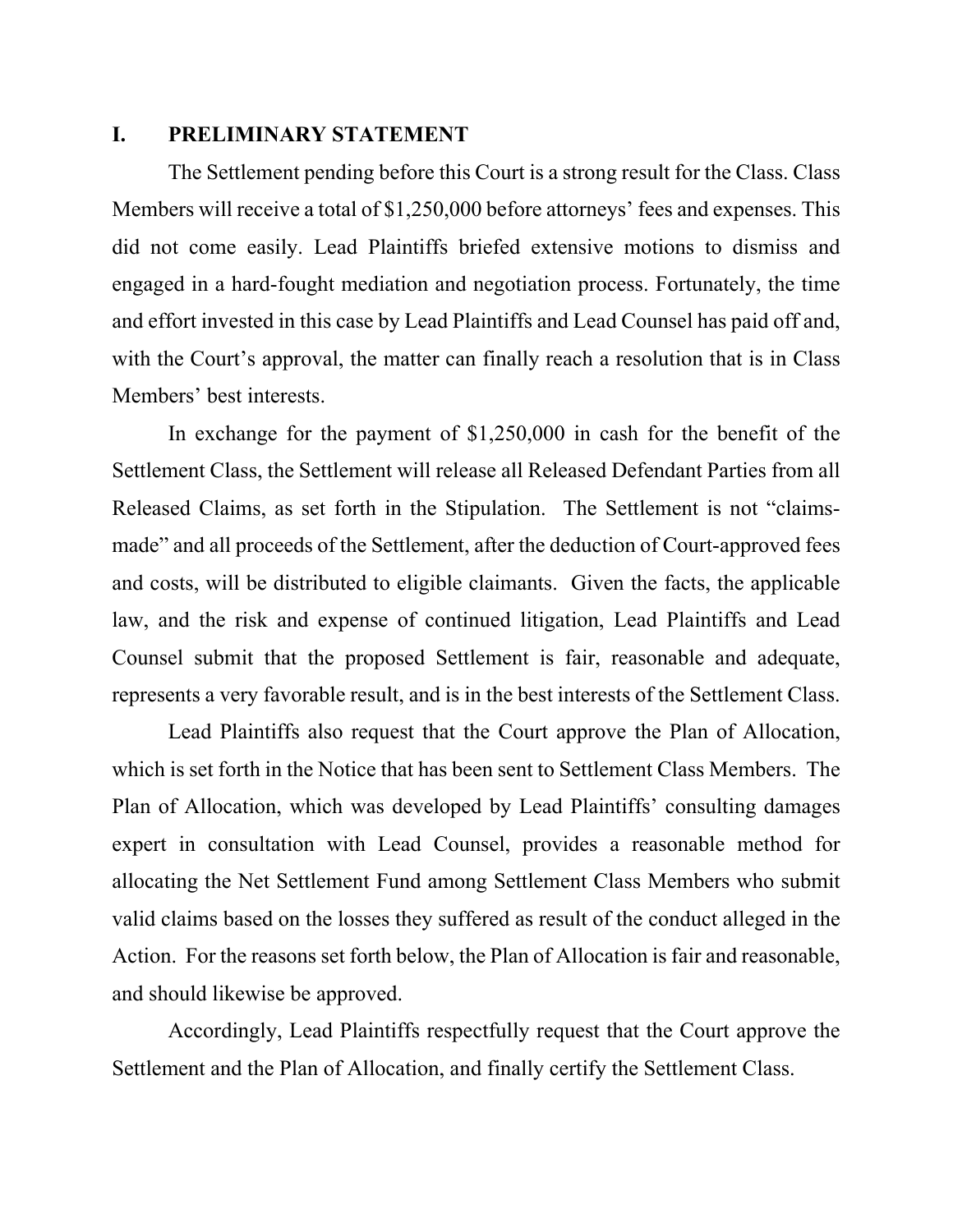### **II. LEGAL STANDARD**

Rule 23(e) of the Federal Rules of Civil Procedure provides that a class action settlement must be approved by the Court upon a finding that the settlement is "fair, reasonable, and adequate." Fed. R. Civ. P. 23(e)(2); *In re Nat'l Football League Players Concussion Injury Litig.*, 821 F.3d 410, 436 (3d Cir. 2016); *In re Cendant Corp. Litig.*, 264 F.3d 201, 231 (3d Cir. 2001). "The strong judicial policy in favor of class action settlement[s] contemplates a circumscribed role for the district courts in settlement review and approval proceedings." *Ehrheart v. Verizon Wireless*, 609 F.3d 590, 595 (3d Cir. 2010). Although this Court has discretion in determining whether to approve the Settlement, it should be hesitant to substitute its judgment for that of the parties who negotiated the Settlement. *See Sutton v. Med. Serv. Ass'n of Pennsylvania*, No. 92-4787, 1994 WL 246166, at \*5 (E.D. Pa. June 8, 1994). "Courts judge the fairness of a proposed compromise by weighing the plaintiff's likelihood of success on the merits against the amount and form of the relief offered in the settlement. . . . They do not decide the merits of the case or resolve unsettled legal questions." *Carson v. Am. Brands, Inc.*, 450 U.S. 79, 88 n.14 (1981); *see also Walsh v. Great Atl. & Pac. Tea Co.*, 96 F.R.D. 632, 642-43 (D.N.J. 1983), *aff'd*, 726 F.2d 956 (3d Cir. 1983).

In determining the adequacy of a proposed settlement, a court should ascertain whether the settlement is within a range that responsible and experienced attorneys could accept, considering all relevant risks. *In re Remeron Direct Purchaser Antitrust Litig.*, No. 03-0085, 2005 WL 3008808, at \*4 (D.N.J. Nov. 9, 2005) (citing *Walsh*, 96 F.R.D. at 642). That analysis recognizes the "uncertainties of law and fact in any particular case and the concomitant risks and costs necessarily inherent in taking any litigation to completion" *Id*. (quoting *Newman v. Stein*, 464 F.2d 689, 693 (2d Cir. 1972)).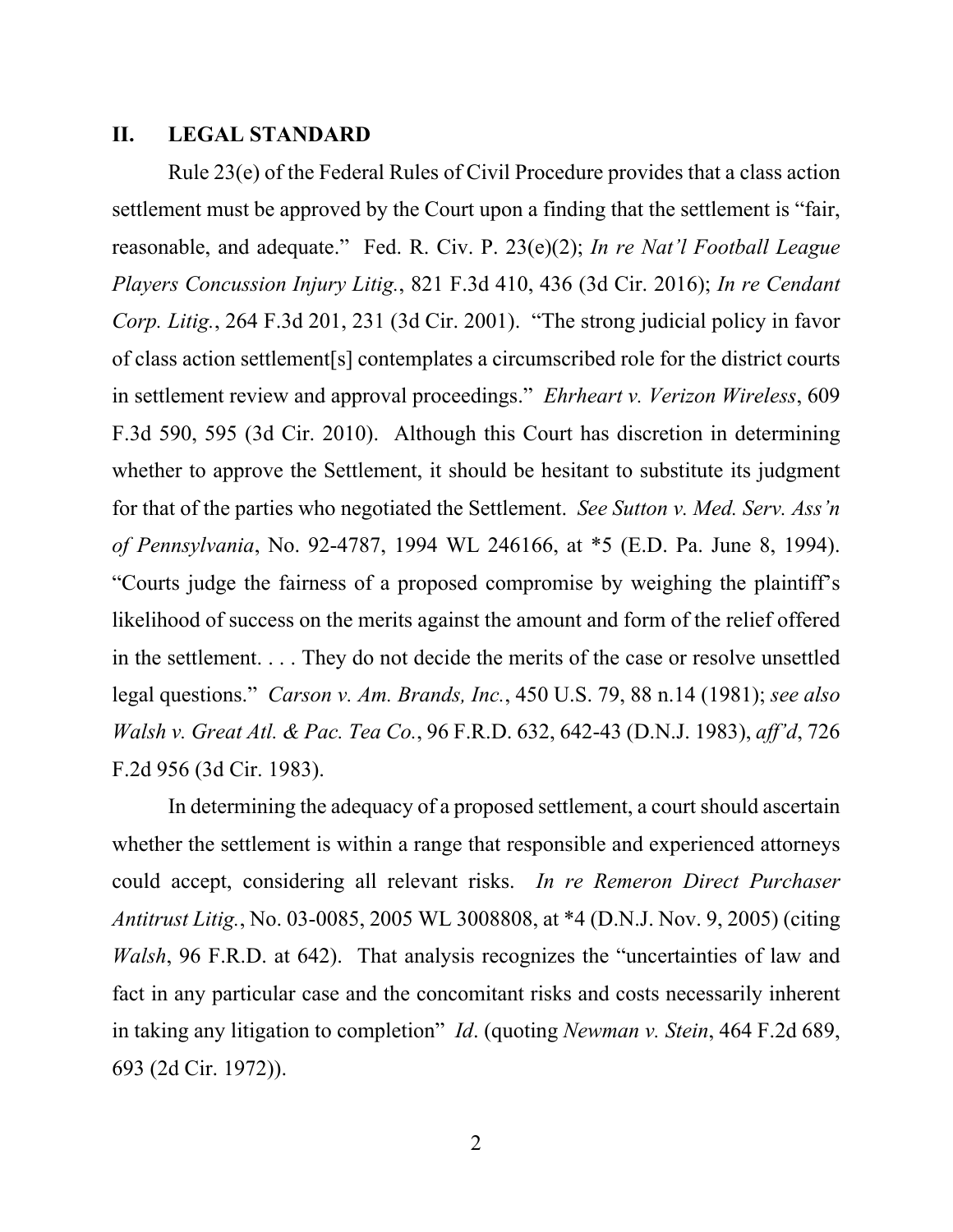The Court should also assess the reasonableness of the settlement pursuant to the factors set forth in *Girsh v. Jepson*, 521 F.2d 153 (3d Cir. 1975):

(1) the complexity, expense and likely duration of the litigation  $\dots$ ; (2) the reaction of the class to the settlement  $\dots$ ; (3) the stage of the proceedings and the amount of discovery completed . . . ; (4) the risks of establishing liability  $\dots$ ; (5) the risks of establishing damages  $\dots$ ; (6) the risks of maintaining the class action through the trial  $\dots$ ; (7) the ability of the defendants to withstand a greater judgment; (8) the range of reasonableness of the settlement fund in light of the best possible recovery  $\dots$ ; [and] (9) the range of reasonableness of the settlement fund to a possible recovery in light of all the attendant risks of litigation.

*Id*. at 157 (citation omitted); *see also In re AT&T Corp. Sec. Litig.*, 455 F.3d 160, 164-65 (3d Cir. 2006).

The Third Circuit also advises courts to consider, where applicable, the additional factors set forth in *In re Prudential Insurance Company America. Sales Practice Litigation Agent Actions*, 148 F.3d 283 (3d Cir. 1998):

[T]he maturity of the underlying substantive issues, as measured by experience in adjudicating individual actions, the development of scientific knowledge, the extent of discovery on the merits, and other factors that bear on the ability to assess the probable outcome of a trial on the merits of liability and individual damages; the existence and probable outcome of claims by other classes and subclasses; the comparison between the results achieved by the settlement for individual class or subclass members and the results achieved – or likely to be achieved – for other claimants; whether class or subclass members are accorded the right to opt out of the settlement; whether any provisions for attorneys' fees are reasonable; and whether the procedure for processing individual claims under the settlement is fair and reasonable.

*Id.* at 323.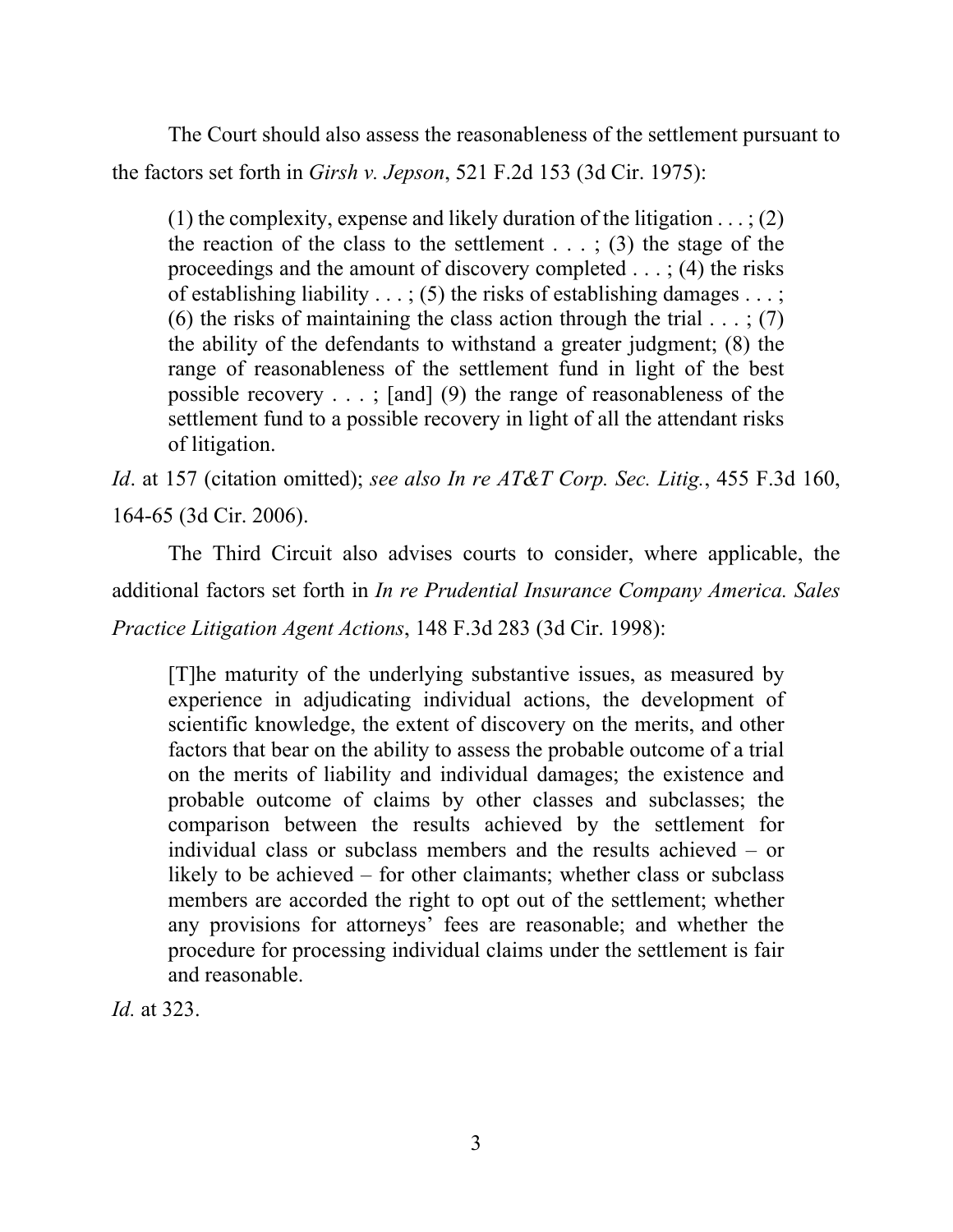#### **III. ARGUMENT**

- **A. The Proposed Settlement Warrants Final Approval Because It Is Fair, Reasonable, and Adequate.** 
	- 1. Plaintiffs' Motion for Preliminary Approval Demonstrated the Fairness, Reasonableness, and Adequacy of the Settlement.

In moving for preliminary approval of the Settlement, Lead Plaintiffs complied with Rule  $23(e)(1)(A)$  by making an evidentiary showing that the Court would "likely be able to . . . approve the [Settlement] under Rule  $23(e)(2)$ " and "certify the class for purposes of judgment." FED. R. CIV. P.  $23(e)(1)(B)$ . Lead Plaintiffs submitted a declaration from Adam M. Apton, one of the lead attorneys on the matter, that outlined the litigation and described the basis for the Settlement. In pertinent part, the declaration demonstrated the complexity of the case and the work that was performed in order to arrive at the proposed Settlement. Declaration of Adam M. Apton, Dkt. No. 85-2 (the "Apton Decl."), ¶¶3-13. As evidence of the adequacy of the Settlement, Lead Plaintiffs provided the Court with information concerning past settlements in similar cases. *Id*. at ¶16. Significantly, relative to median settlement values of approximately 14% of overall damages, the Settlement at hand represents between 10% and 50% of overall damages. *Id*. at ¶16.

# 2. Additional Evidence Supports Granting Final Approval of the Settlement.

Lead Plaintiffs' motion for preliminary approval addressed each of the factors identified in Rule 23(e)(2). As additional evidentiary support for the Settlement, Lead Plaintiffs have submitted with their motion for final approval a supplemental declaration from Lead Counsel (the "Supp. Apton Decl."), declarations from each of the Lead Plaintiffs, and a declaration from the Claims Administrator. These declarations, as explained below, strengthen Lead Plaintiffs' basis for seeking final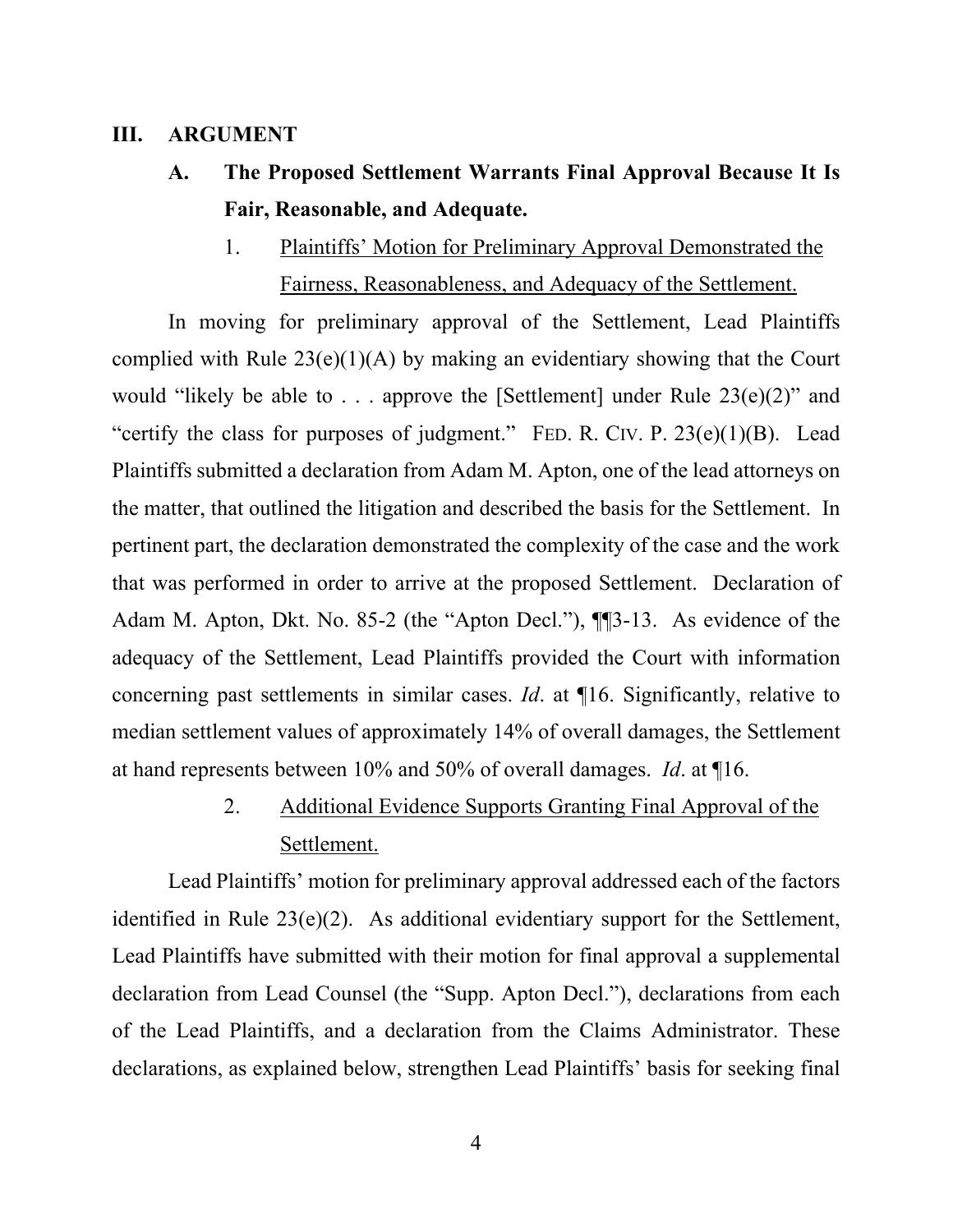approval. Lead Plaintiffs also support approval of the Settlement, as evidenced by their own declaration submitted herewith.

> 3. Analysis of the *Girsh* Factors Confirms That the Settlement Is Fair, Reasonable and Adequate and Should Be Approved.

To determine whether a proposed settlement in a class action is fair, reasonable, and adequate, district courts in this Circuit consider the nine factors identified in *Girsh v. Jepson*, 521 F.2d 153, 157 (3d Cir. 1975). These factors strongly support approval of the Settlement.

### **a) The Complexity, Expense and Likely Duration of This Action.**

The first *Girsh* factor looks to the "complexity, expense, and likely duration of the litigation." *Girsh*, 521 F.2d at 157. This factor addresses the "probable costs, in both time and money, of continued litigation." *Cendant*, 264 F.3d at 233 (citation and internal quotation marks omitted). A settlement is favored where "continuing litigation through trial would have required additional discovery, extensive pretrial motions addressing complex factual and legal questions, and ultimately a complicated, lengthy trial*.*" *In re Warfarin Sodium Antitrust Litig.*, 391 F.3d 516, 536 (3d Cir. 2004). Courts have noted that "[s]ecurities fraud class actions are notably complex, lengthy, and expensive cases to litigate." *In re Par Pharm. Sec. Litig.*, No. 06 Civ 3226, 2013 WL 3930091, at \*4 (D.N.J. July 29, 2013). This case is no exception, which supports approval of the Settlement. *See, e.g.*, *In re Suprema Specialties, Inc. Sec. Litig.*, No. 02 Civ. 168, 2008 WL 906254, at \*4-5 (D.N.J. Mar. 31, 2008) (finding complexity of securities class action supports final approval).

Here, achieving a litigated verdict in this Action for Lead Plaintiffs and the Settlement Class would require substantial additional time and expense. Lead Plaintiffs reasonably expect that the continued prosecution of this Action through class certification, the completion of discovery, summary judgment, and trial would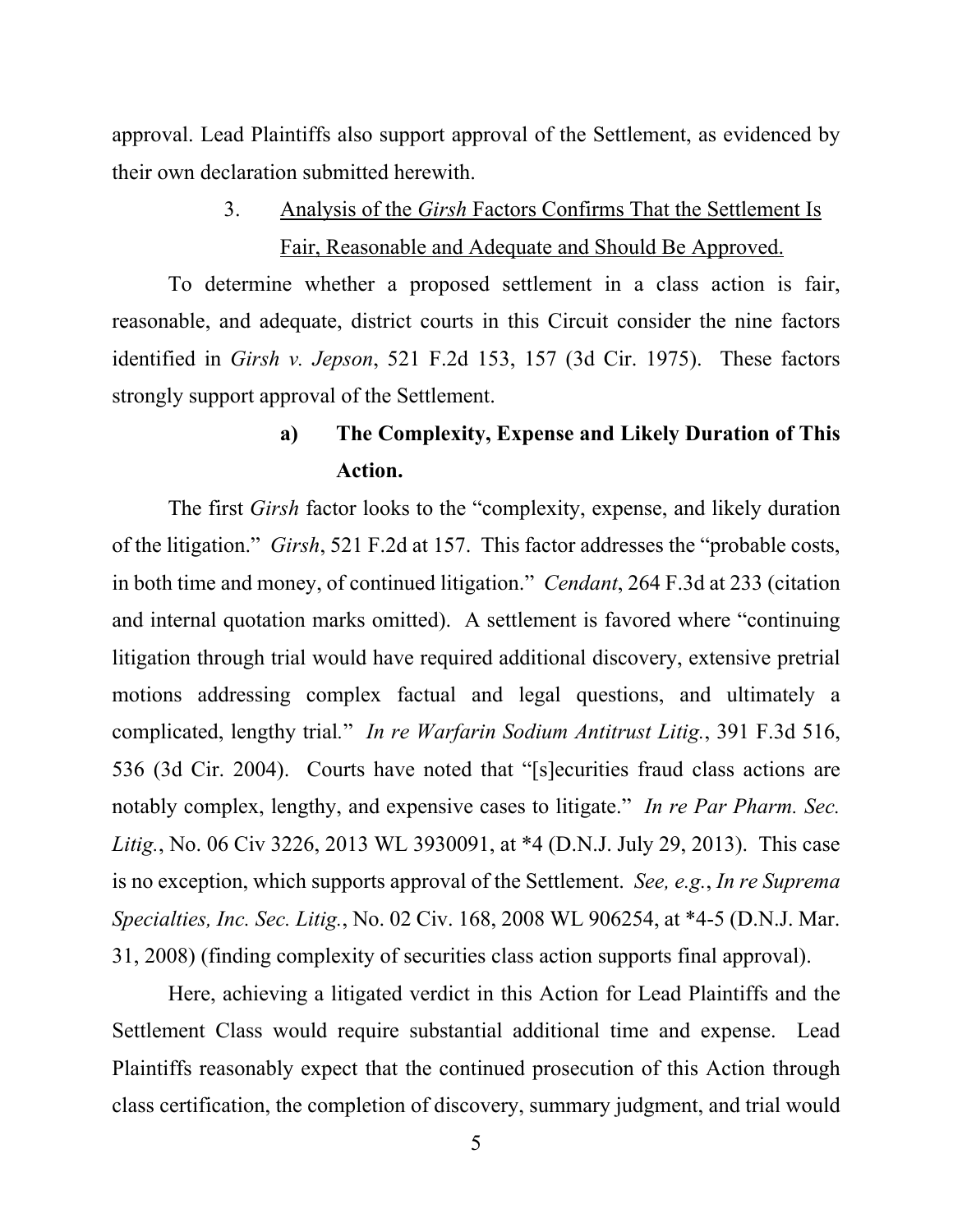have involved substantial additional work and expense that would not have necessarily resulted in a recovery for the Settlement Class. Additionally, Sito Mobile was at risk of entering bankruptcy proceedings and, as a result, obtaining documents and discovery from it would have been extremely difficult.

To obtain a judgment at trial, Lead Plaintiffs would have had to complete and prevail on a contested motion for class certification, and any subsequent interlocutory appeals if a favorable decision was issued by this Court. Lead Plaintiffs would have to complete both fact and expert discovery. After the close of discovery, Lead Plaintiffs would then need to brief the inevitable summary judgment motions, *Daubert* motions, and other pre-trial motions. Trial would be complex and expensive, requiring significant factual and expert testimony to prove the elements of Lead Plaintiffs' claims. Importantly, even a jury verdict would not guarantee the recovery of damages for the Settlement Class that this \$1,250,000 cash recovery does. *See, e.g., In re BankAtlantic Bancorp*, *Inc. Sec. Litig.*, No. 07 Civ. 61542, 2011 WL 1585605, at \*1 (S.D. Fla. Apr. 25, 2011) (overturning jury verdict in favor of plaintiff class and granting judgment for defendants as a matter of law). Defendants would likely appeal any favorable verdict, and the appellate process could last several years, with no assurance of a favorable outcome for the Settlement Class. Thus, even after additional protracted and expensive efforts, the Settlement Class might obtain a result less than the Settlement recovery, or even nothing at all.

### **b) The Reaction of the Settlement Class.**

This factor "requires the Court to evaluate whether the number of objectors, in proportion to the total class, indicates that the reaction of the class to the settlement is favorable." *In re Schering-Plough Corp. Enhance Sec. Litig.*, No. 08 Civ. 397, 2013 WL 5505744, at \*2 (D.N.J. Oct. 1, 2013). It is well-established that the lack of objections to a proposed class action settlement raises a strong presumption that the terms of a proposed class settlement action are favorable to the class members.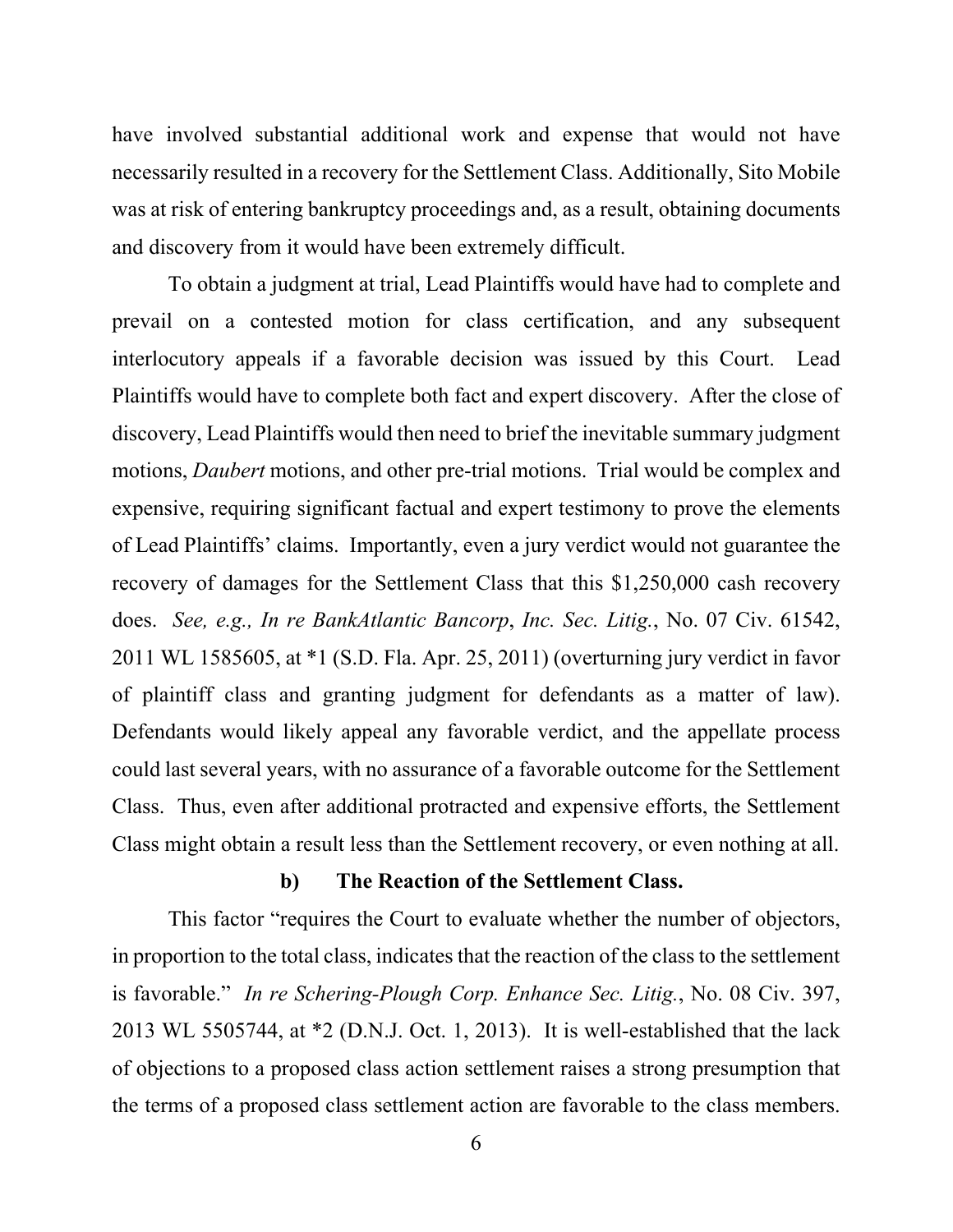*See In re Linerboard Antitrust Litig.*, 296 F. Supp. 2d 568, 578 (E.D. Pa. 2003) ("unanimous approval of the proposed settlement by the class members is entitled to nearly dispositive weight in this court's evaluation of the proposed settlement").

Lead Plaintiffs submit in support of this motion a declaration from Lead Plaintiffs' claims administrator, Analytics LLC. As described, over \_\_\_\_\_\_ Notice packets were disseminated to potential Settlement Class Members. Declaration of Richard Simmons ("Simmons Decl."),  $\llbracket$ . Analytics also published notice of the Settlement over a national newswire on January 3 and 17, 2020. *Id*. at ¶\_\_. Moreover, Analytics also created a website providing information about the Settlement that has been available for public viewing since *Id.* at  $\P$ . Having fully complied with the Court's Notice directives (as ordered in the Preliminary Approval Order), and not receiving any objections, exclusions, or complaints with regard to the Settlement (*id*. at ¶¶\_\_, \_\_), the Court can infer that Sito Mobile shareholders support approval of the Settlement.

"The Third Circuit Court of Appeals has recognized the practical conclusion that it is generally appropriate to assume that 'silence constitutes tacit consent to the agreement'" in the class settlement context." *Harlan v. Transworld Sys., Inc.*, No. 13-5882, 2015 WL 505400, at \*8 (E.D. Pa. Feb. 6, 2015) (citing *Bell Atl. Corp. v. Bolger*, 2 F.3d 1304, 1313 n.15 (3d Cir. 1993). "The vast disparity between the number of potential class members who received notice of the Settlement and the number of objectors creates a strong presumption . . . in favor of the Settlement . . ." *Cendant*, 264 F.3d at 235; *see also Stoetzner v. United States Steel Corp.*, 897 F.2d 115, 119 (3d Cir. 1990) (objections by 29 members of a class comprised of 281 "strongly favors settlement"). The fact that there are no objections to the proposed Plan of Allocation provides strong support for the plan, as well. *See Maley v. Del Global Techs. Corp.*, 186 F. Supp. 2d 358, 367 (S.D.N.Y. 2002) (finding that "the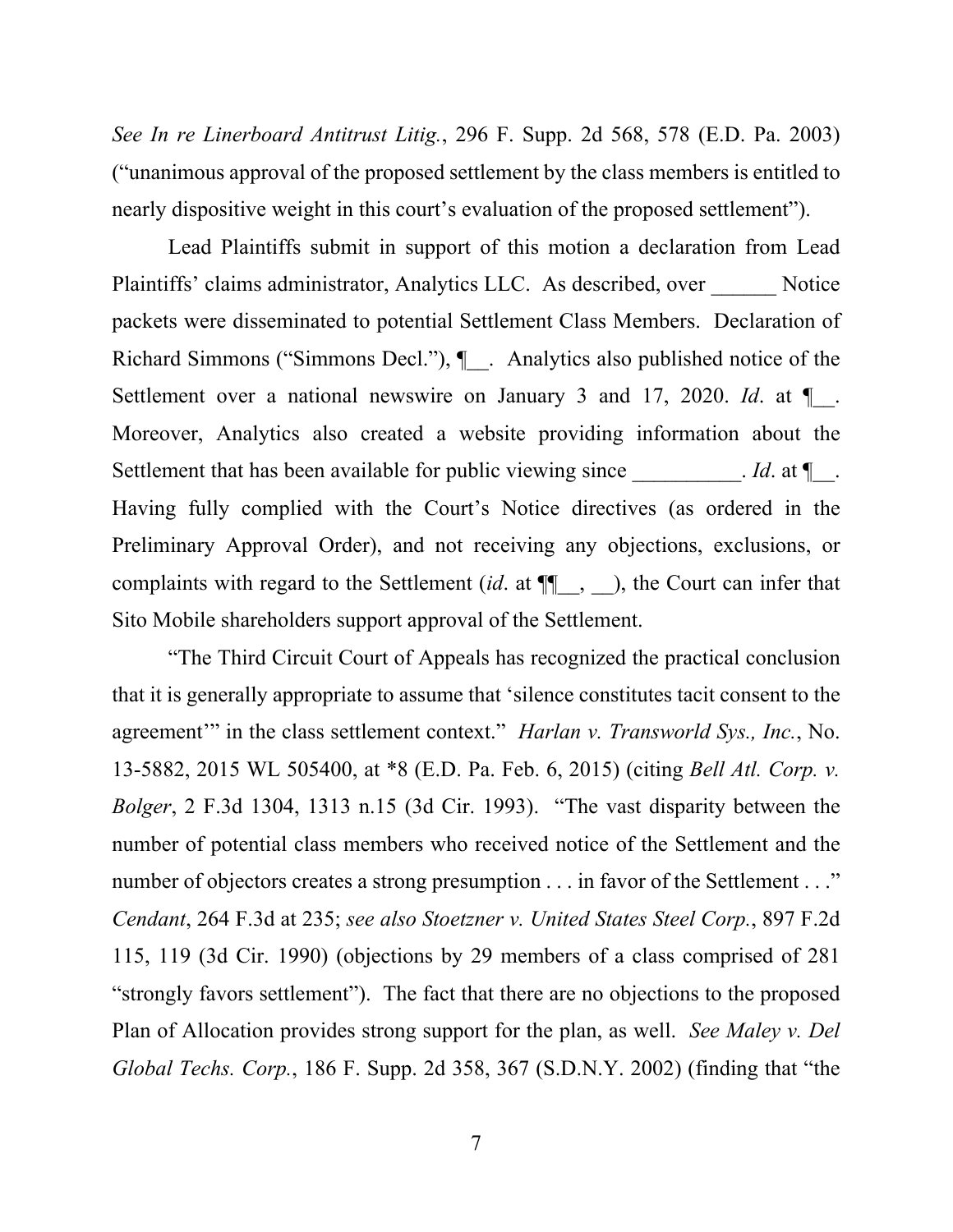favorable reaction of the Class supports approval of the proposed Plan of Allocation").

## **c) The Stage of the Proceedings and Amount of Discovery Completed.**

The third *Girsh* factor requires a court to consider "the degree of case development that class counsel have accomplished prior to settlement" in order to "determine whether counsel had an adequate appreciation of the merits of the case before negotiating" the settlement. *Cendant*, 264 F.3d at 235 (citation omitted); *see also Warfarin*, 391 F.3d at 537; *Devlin v. Ferrandino & Son, Inc.*, No. 15-4976, 2016 WL 7178338, at \*5 (E.D. Pa. Dec. 9, 2016).

Here, Lead Plaintiffs and Lead Counsel had a sound basis for assessing the strengths and weaknesses of the claims and Defendants' defenses when they entered into the Settlement. Lead Counsel extensively investigated the merits of the case prior to filing the Complaint.

As set forth in the Apton Declaration, Lead Plaintiffs' efforts also included, among others, interviewing former employees, analyzing SEC filings, and reviewing news articles and other publicly available information and statements issued by or concerning Sito Mobile. Apton Decl. ¶5. Lead Plaintiffs and Lead Counsel further obtained information about the strengths of the claims and the defenses asserted by Defendants through briefing of the motions to dismiss. *Id.* at ¶¶8-9. The Parties also participated in a formal mediation session with Ms. Yoshida where the strengths and weaknesses of the Settlement Class' claims were fully vetted. *Id.* at ¶¶11-12. Prior to the mediation, Lead Plaintiffs and Defendants submitted to Ms. Yoshida and exchanged detailed mediation statements which further highlighted the factual and legal issues in dispute. *Id.* There is no question that Lead Plaintiffs and their counsel were in an excellent position to evaluate the strengths and weaknesses of the claims asserted and defenses raised by Defendants, as well as the substantial risks of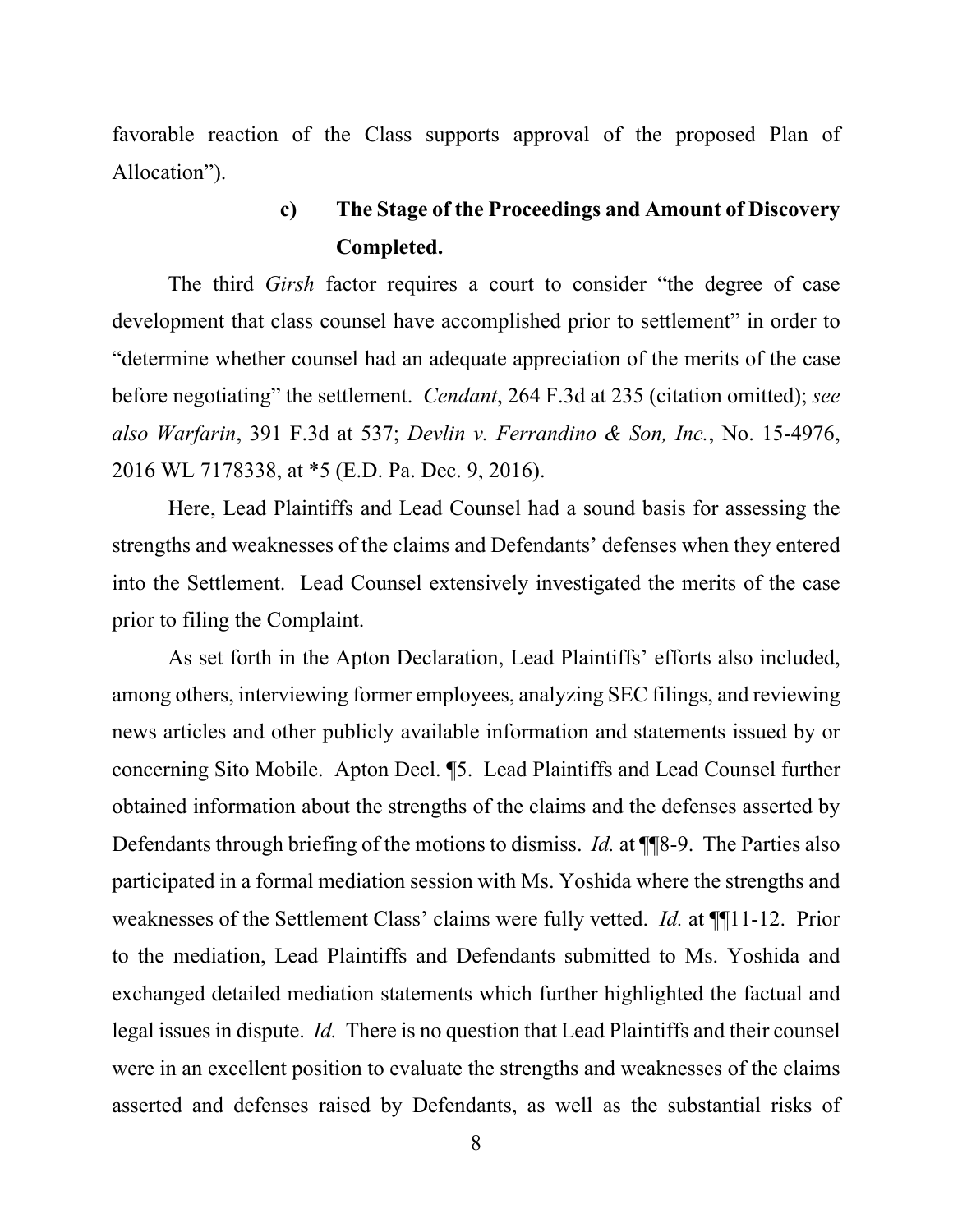continued litigation and the propriety of settlement. *Id*. at ¶13. Having sufficient information to properly evaluate the case, the Action was settled on terms highly favorable to the Settlement Class.

Within the Third Circuit and throughout the country, "a strong public policy exists, which is particularly muscular in class action suits, favoring settlement of disputes, finality of judgments and the termination of litigation." *Ehrheart*, 609 F.3d at 593; *see also In re Gen. Motors Corp. Pick-Up Trucks Fuel Tank Prods. Liab. Litig.*, 55 F.3d 768, 784 (3d Cir. 1995) ("*GMC Trucks*") ("[t]he law favors settlement"). The Third Circuit has noted that this strong presumption in favor of voluntary settlement agreements "is especially strong 'in class actions and other complex cases where substantial judicial resources can be conserved by avoiding formal litigation.'" *Ehrheart*, 609 F.3d at 595 (quoting *GMC Trucks*, 55 F.3d at 784). This policy will be well-served by approval of the Settlement of this complex securities class action that, absent resolution, would consume years of additional time of this Court and likely, years of additional appellate practice.

#### **d) The Risks of Establishing Liability.**

The fourth *Girsh* factor looks to "the risks of establishing liability." *Girsh*, 521 F.2d at 157. Under this factor, "[b]y evaluating the risks of establishing liability, the district court can examine what the potential rewards (or downside) of litigation might have been had class counsel elected to litigate the claims rather than settle them." *GMC Trucks*, 55 F.3d at 814. In considering this factor, the Court has recognized that "[a] trial on the merits always entails considerable risks," *In re Schering-Plough/ Merck Merger Litig*., No. 09-cv-1099, 2010 WL 1257722, at \*10 (D.N.J. Mar. 26, 2010), and "no matter how confident one may of the outcome of the litigation, such confidence is often misplaced*.*" *In re Auto. Refinishing Paint Antitrust Litig*., 617 F. Supp. 2d 336, 343 (E.D. Pa. 2007). Indeed, "[c]lass action securities litigation cases are notoriously difficult cases to prove." *In re Viropharma*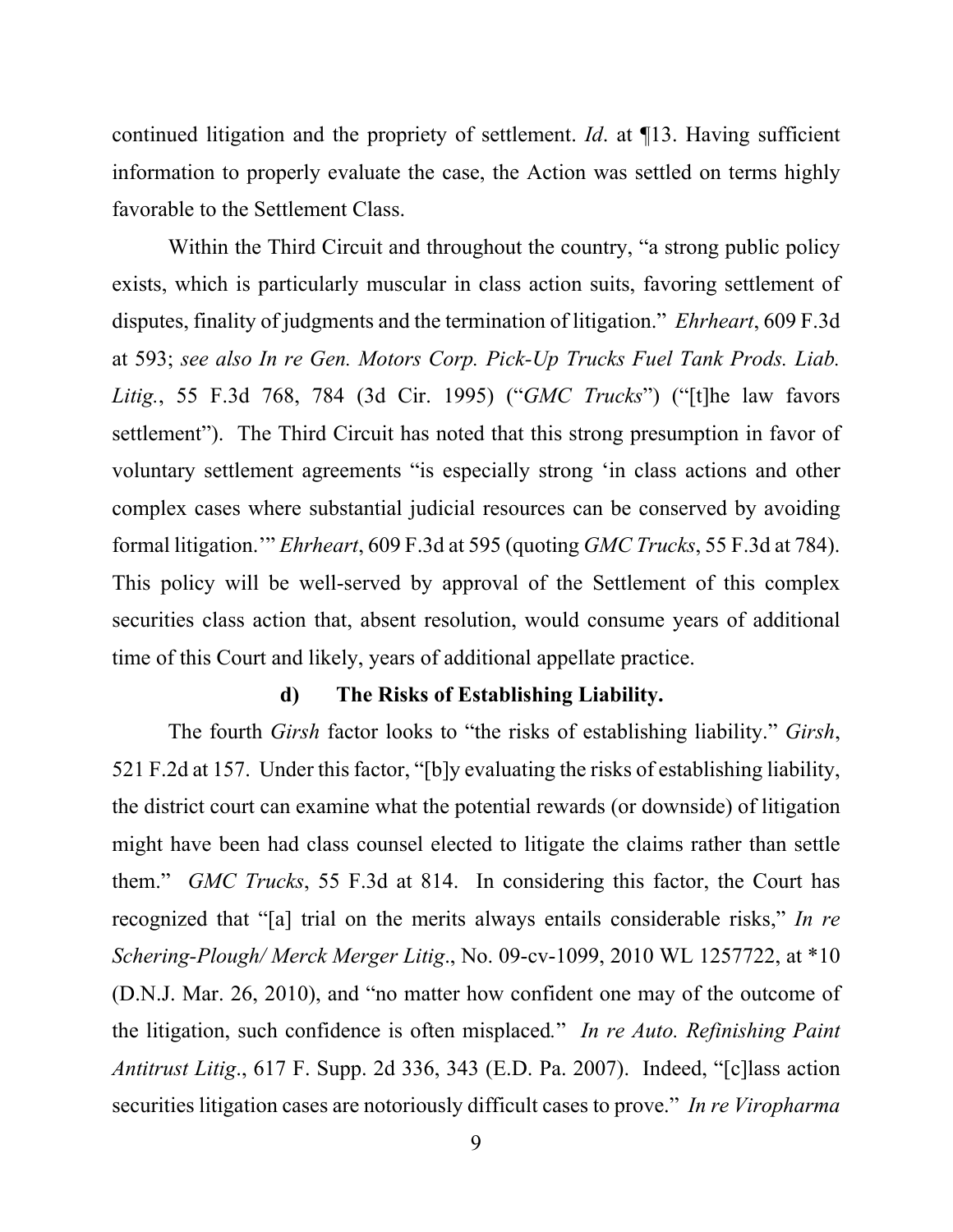*Inc. Sec. Litig*., No. CV 12-2714, 2016 WL 312108, at \*11 (E.D. Pa. Jan. 25, 2016); *see also In re Ikon Office Sols., Inc., Sec. Litig*., 194 F.R.D. 166, 179 (E.D. Pa. 2000) (noting that "[l]arge class actions alleging securities fraud" are "inherently complex").Although Lead Plaintiffs believe that their claims have merit, the risks of establishing liability in this Action were particularly significant and weigh heavily in favor of approval of the Settlement.

To establish their Section 10(b) claim, Lead Plaintiffs must prove that Defendants: (1) made a misstatement or an omission of a material fact; (2) with scienter; (3) in connection with the purchase or sale of a security; (4) upon which the plaintiffs reasonably relied; and (5) that proximately caused their injuries*. Ikon,*  277 F.3d at 667. Here, Defendants had numerous scienter arguments that posed significant hurdles to proving that they acted with an intent to commit securities fraud or with severe recklessness. Scienter is commonly regarded to be the most difficult element to prove in a securities fraud case. *See, e.g.*, *ViroPharma*, 2016 WL 312108, at \*12 (approving settlement and nothing that "proving scienter is an uncertain and difficult necessity for plaintiffs"); *In re Datatec Sys., Inc. Sec. Litig*., No. 04-CV-525 (GEB), 2007 WL 4225828, at \*4 (D.N.J. Nov. 28, 2007) (proving scienter in a securities class action is a "formidable task" that supported final approval of the settlement).

Although Lead Plaintiffs believe that documentary and testimonial evidence would support their claims as the case continued, proving scienter is a complex, nuanced, and evidence-intensive process, which would have presented significant challenges. There was no certainty that the jury would have ultimately credited Lead Plaintiffs' theories of the case and evidence concerning scienter over Defendants' counter-evidence.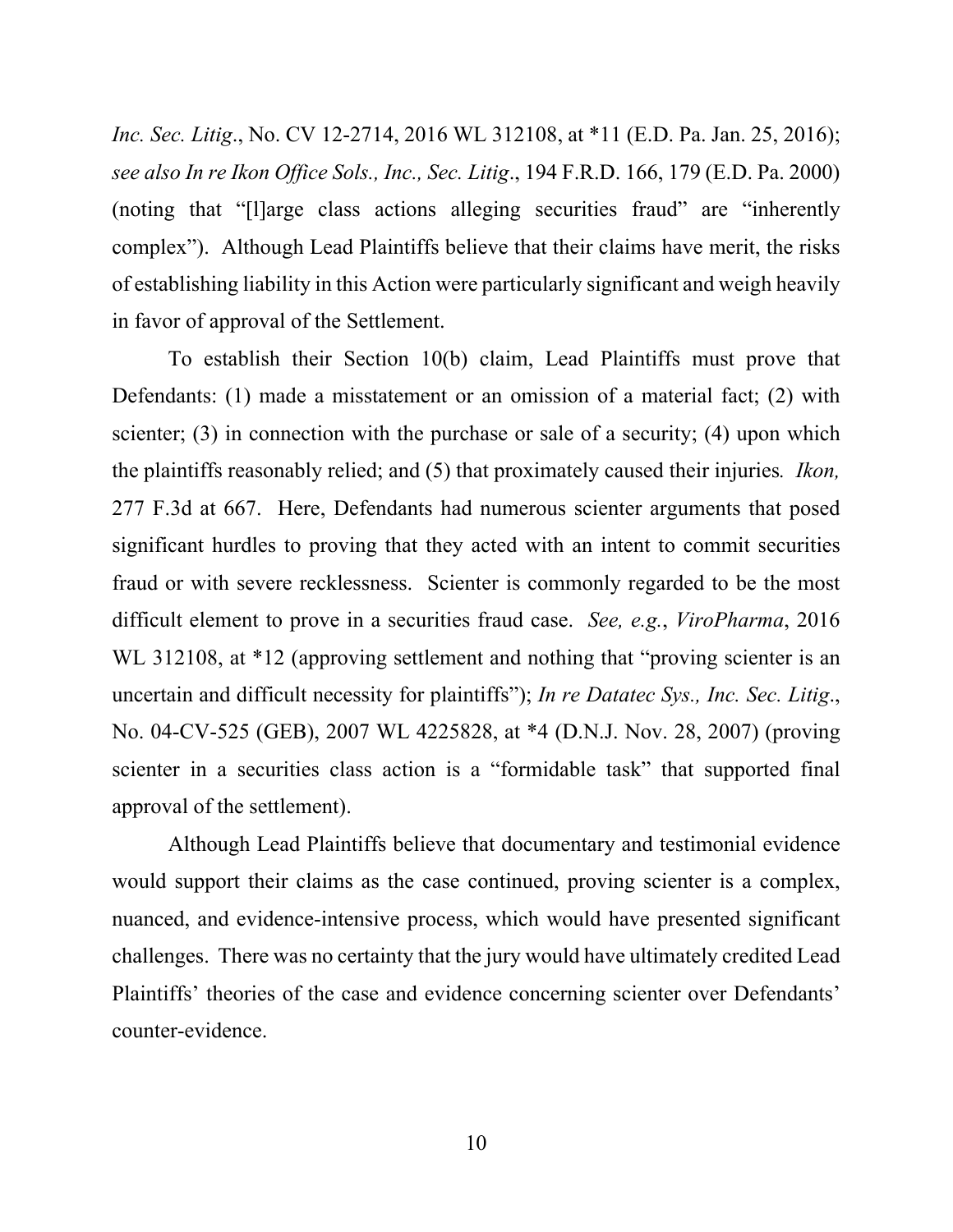## **e) The Risks of Establishing Loss Causation and Damages.**

Even if Lead Plaintiffs successfully established liability, they also confronted challenges in establishing loss causation and ultimately proving damages, including arguments that the alleged misstatements had only a minimally inflationary effect on Sito Mobile's stock price during the Class Period. Lead Plaintiffs bear the burden of proving loss causation and damages for their claims under Section 10(b) – that is, they must show that the alleged false statements or omissions caused investors' losses. *See ViroPharma*, 2016 WL 312108, at \*12. The Supreme Court's decision in *Dura Pharms., Inc.. v. Broudo*, 544 U.S. 336 (2005), and the subsequent cases interpreting *Dura*, have made proving loss causation even more difficult and uncertain than it was in the past*. See, e.g., In re Ocean Power Techs., Inc.*, No. 14 Civ. 3799, 2016 WL 6778218, at \*19 (D.N.J. Nov. 15, 2016) ("proving loss causation would be a major risk faced by Plaintiff").

Here, Lead Plaintiffs' estimated maximum aggregate damages are approximately \$12.5 million for the Class Period. *See* Apton Decl. at ¶16. Although Lead Plaintiffs would have been able to present a cogent and persuasive expert's view establishing damages, there is little doubt that Defendants would have been able to present a well-qualified expert who would opine against Lead Plaintiffs' findings.

Indeed, Defendants would likely argue that aggregate damages for the Class Period are much less than Lead Plaintiffs' estimate of \$14.5 million; \$2 million to be exact. *See* Apton Decl. at ¶16. If Defendants' damages arguments were accepted by the Court at summary judgment or by a jury after trial, recoverable damages would be greatly reduced.

"Courts in this district have recognized that competing expert testimony presents significant risks to Lead Plaintiff's success in establishing damages." *Par*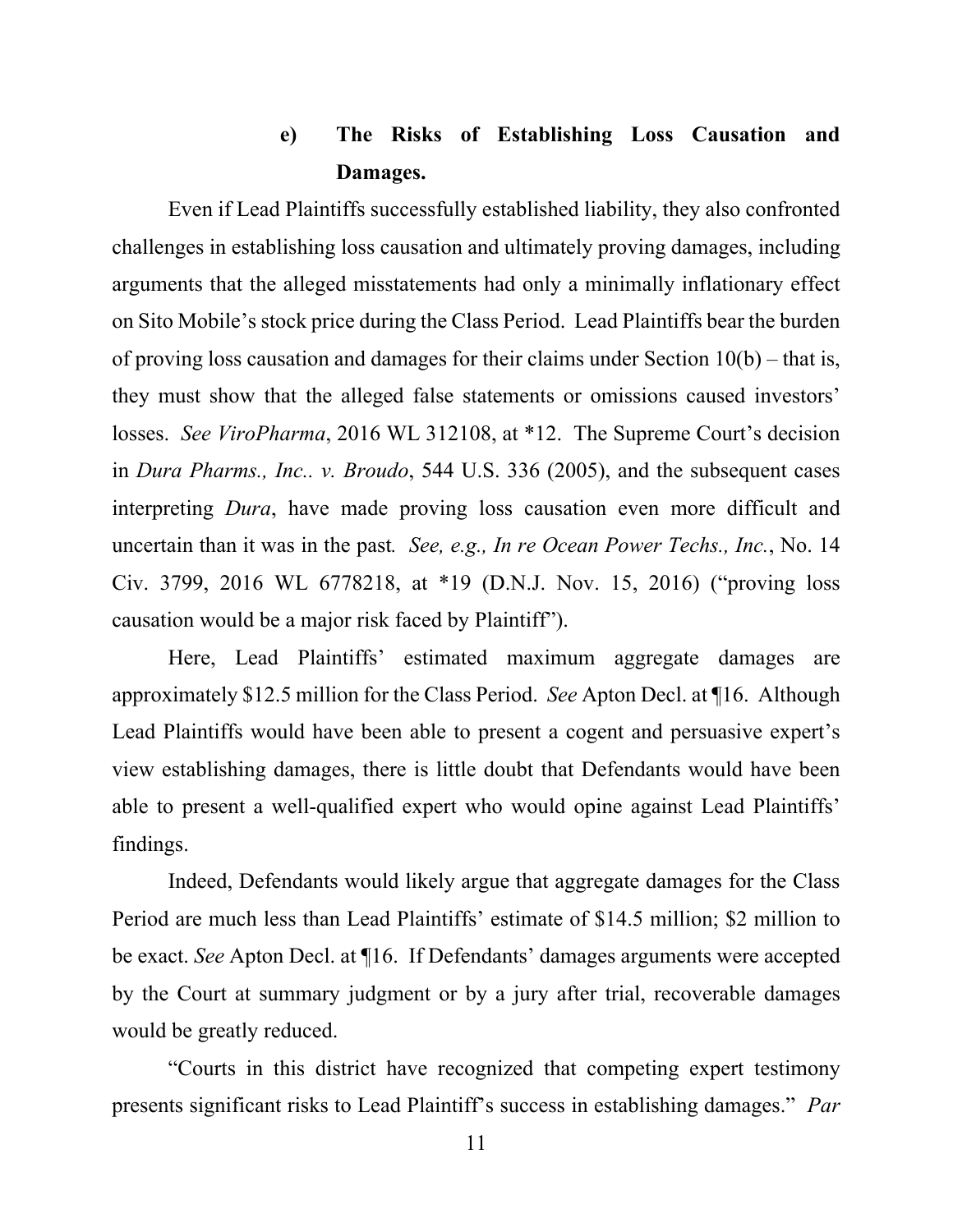*Pharm.*, 2013 WL 3930091, at \*6 (citing *Cendant*, 264 F.3d at 239 ("[E]stablishing damages at trial would lead to a 'battle of experts' with each side presenting its figures to the jury and with no guarantee whom the jury would believe."). Lead Plaintiffs could not be certain which expert's view would be credited by the jury and, accordingly, this "battle of the experts" created an additional level of litigation risk. *See ViroPharma*, 2016 WL 312108, at \*13 ("The conflicting damage theories of defendants and plaintiffs would likely have resulted in an expensive battle of the experts and it is impossible to predict how a jury would have responded."); *Schuler v. Medicines Co*., No. CV 14-1149 (CCC), 2016 WL 3457218, at \*7 (D.N.J. June 24, 2016) ("In this 'battle of experts,' it is virtually impossible to predict with any certainty which testimony would be credited, and ultimately, which damages would be found to have been caused by actionable, rather than the myriad nonactionable factors such as general market conditions.") (quoting *In re Warner Commc'ns Sec. Litig.*, 618 F. Supp. 735, 744–45 (S.D.N.Y. 1985)).

In short, Lead Plaintiffs and Lead Counsel recognized the possibility that a jury could be swayed by experts for the Defendants, and find that there were no damages or only a fraction of the amount of damages Lead Plaintiffs might have sought at trial.

# **f) The Risks of Maintaining Class Action Status Through Trial.**

The risk of obtaining and maintaining class certification through trial also supports approval of the Settlement. Lead Plaintiffs had not yet moved for class certification at the time of the Settlement and, absent the Settlement, there would have been a contested motion for class certification. Although Lead Counsel believe that the requirements for Rule 23 are satisfied in this case and would vigorously argue for class certification, class-certification discovery would have been conducted and Defendants, without doubt, would have opposed the motion. The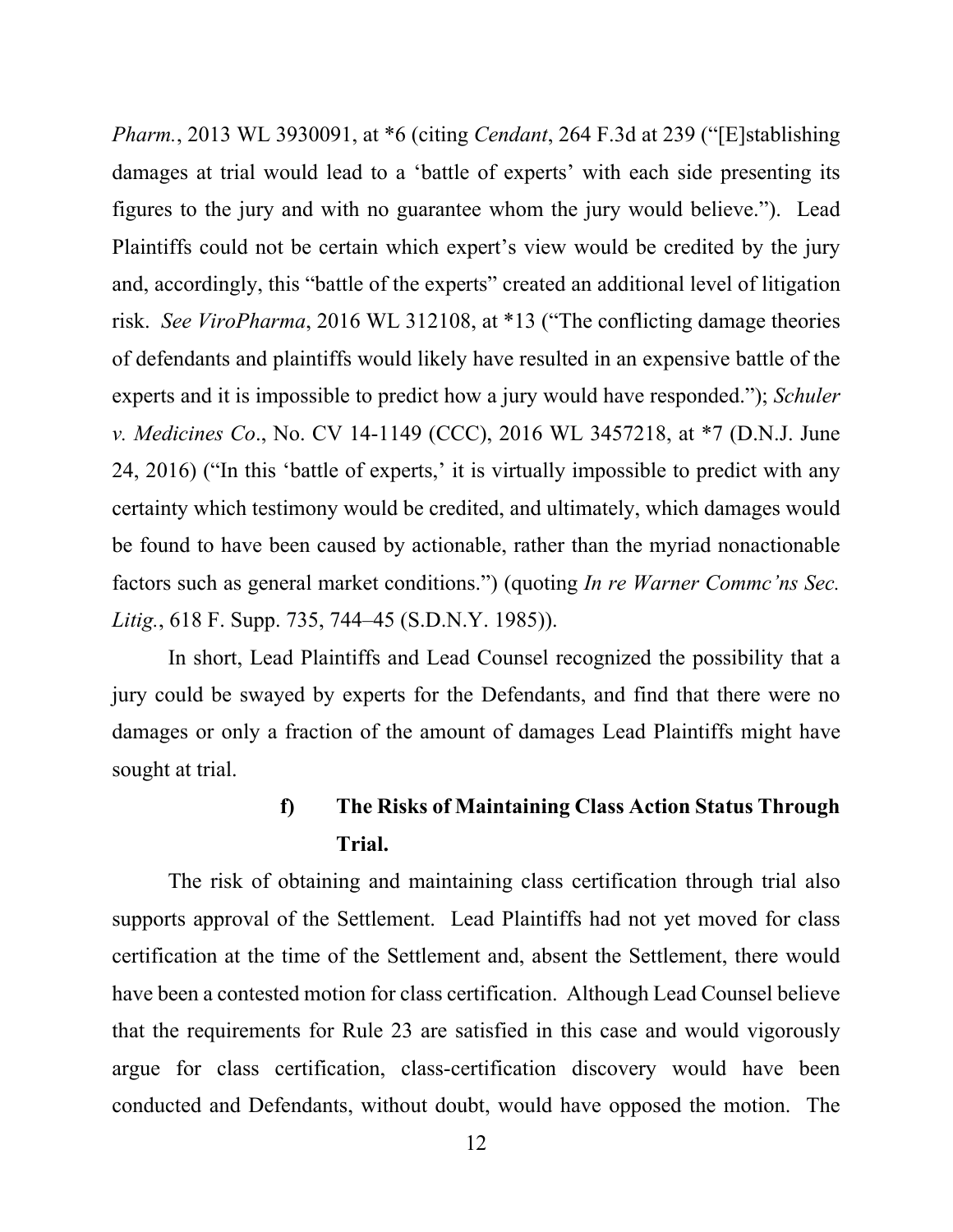process would have added time and expense to the proceedings, and the outcome of such a contested motion was far from certain.

Moreover, even if the class was certified for other than settlement purposes, "[t]here will always be a 'risk' or possibility of decertification, and consequently the court can always claim this factor weighs in favor of settlement." *Prudential*, 148 F.3d at 321; *see also In re Rent-Way Sec. Litig*., 305 F. Supp. 2d 491, 506–07 (W.D. Pa. 2003) ("[A]s in any class action, there remains some risk of decertification in the event the Propose[d] Settlement is not approved. While this may not be a particularly weighty factor, on balance it somewhat favors approve of the proposed Settlement.").

## **g) The Ability of Defendants to Withstand a Greater Judgment.**

This factor considers "whether the defendants could withstand a judgment for an amount significantly greater than the [s]ettlement." *Cendant*, 264 F.3d at 240; *Ikon*, 194 F.R.D. at 183 (defendants' inability to pay a greater sum would support approval of settlement). Even the "fact that [defendants] could afford to pay more does not mean that [they are] obligated to pay any more than what the [] class members are entitled to under the theories of liability that existed at the time the settlement was reached." *Warfarin*, 391 F.3d at 538; *see also Schering-Plough*, 2009 WL 5218066, at \*4 ("pushing for more in the face of risks and delay would not be in the interests of the class"). Here, Sito Mobile was on the verge of bankruptcy at the time of Settlement, and while Defendants arguably could afford to pay more in their individual capacities, that was not a certain outcome. Insurance policy proceeds had already been significantly wasted by the time of settlement and were likely to exhaust even further as discovery intensified. Supp. Apton Decl. at  $\P$ .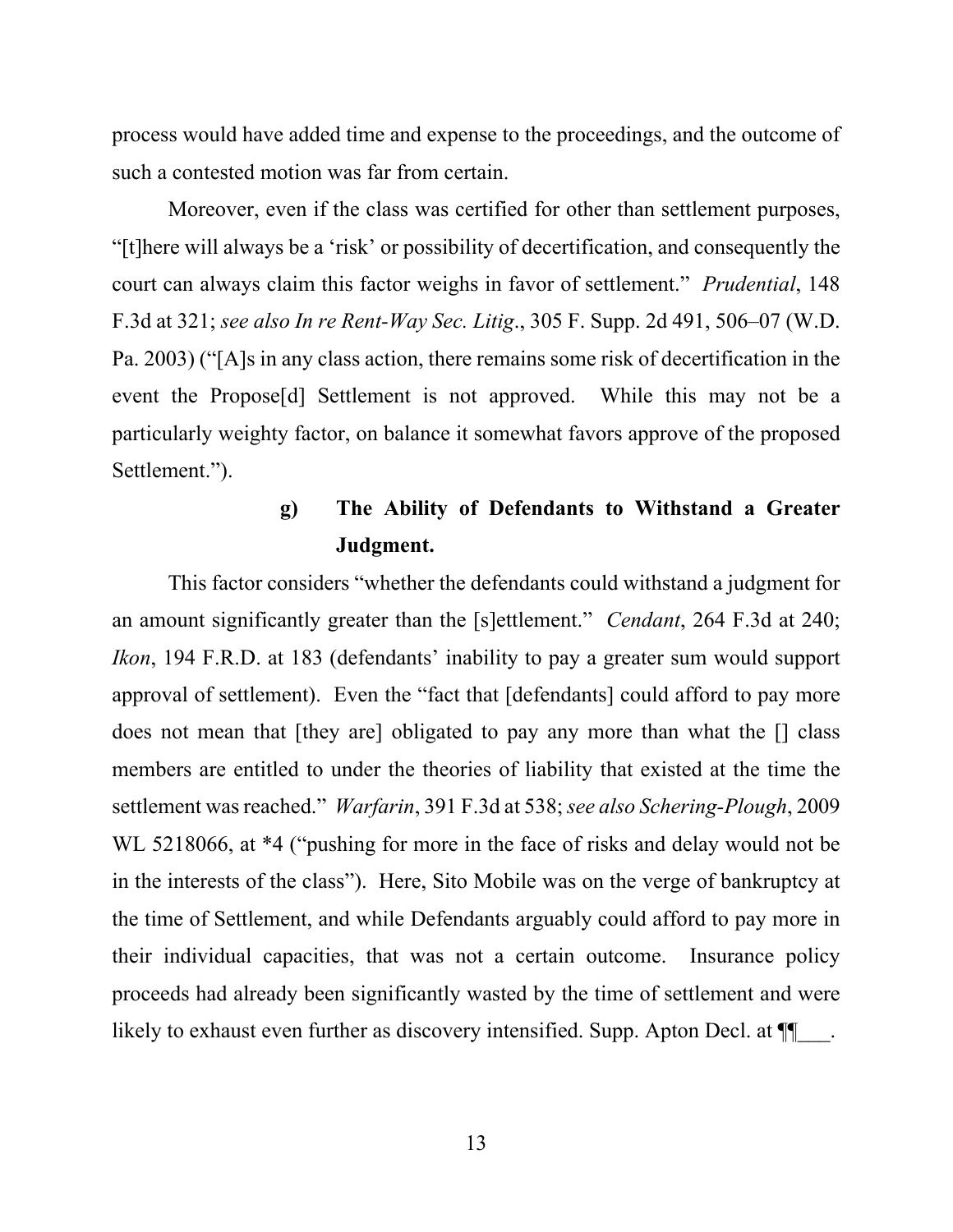### **h) The Size of the Settlement Fund in Light of the Range of Possible Recovery and the Risks of Litigation.**

The final two *Girsh* factors, typically considered in tandem, ask "whether the settlement is reasonable in light of the best possible recovery and the risks the parties would face if the case went to trial." *Prudential*, 148 F.3d at 322. "In making this assessment, the Court compares the present value of the damages plaintiffs would likely recover if successful, appropriately discounted for the risk of not prevailing, with the amount of the proposed settlement." *Par Pharm.*, 2013 WL 3930091, at  $*7$ (citing *GMC Trucks*, 55 F.3d at 806).

The proposed \$1,250,000 Settlement is reasonable in light of the risks of litigation (as discussed above) and the best possible recovery. The Settlement is just below or above the 14.1% median recovery for cases with damages under \$25 million in 2018 securities cases. Apton Decl. at ¶16. Lead Plaintiffs estimate maximum aggregate damages of approximately \$12.5 million for the Settlement Class Period. Measured against that yardstick, the Settlement recovery represents approximately  $10\%$  of maximum damages – a strong recovery in light of the procedural posture of the case, Sito's near bankruptcy, Defendants' countervailing legal arguments, and the risk that continued litigation might result in a vastly smaller recovery or no recovery at all. *Id*. at ¶17.

That percentage recovery is also very favorable when compared to the percentage of damages recovered in other securities class action settlements. *See, e.g., Par Pharm.*, 2013 WL 3930091, at \*2 (approving settlement with total sum of \$8.1 million, which amounted to approximately 7% of class-wide damages); *Schuler*, 2016 WL 3457218, at \*8 (approving \$4,250,000 securities fraud settlement that reflected approximately 4% of the estimated recoverable damages and noting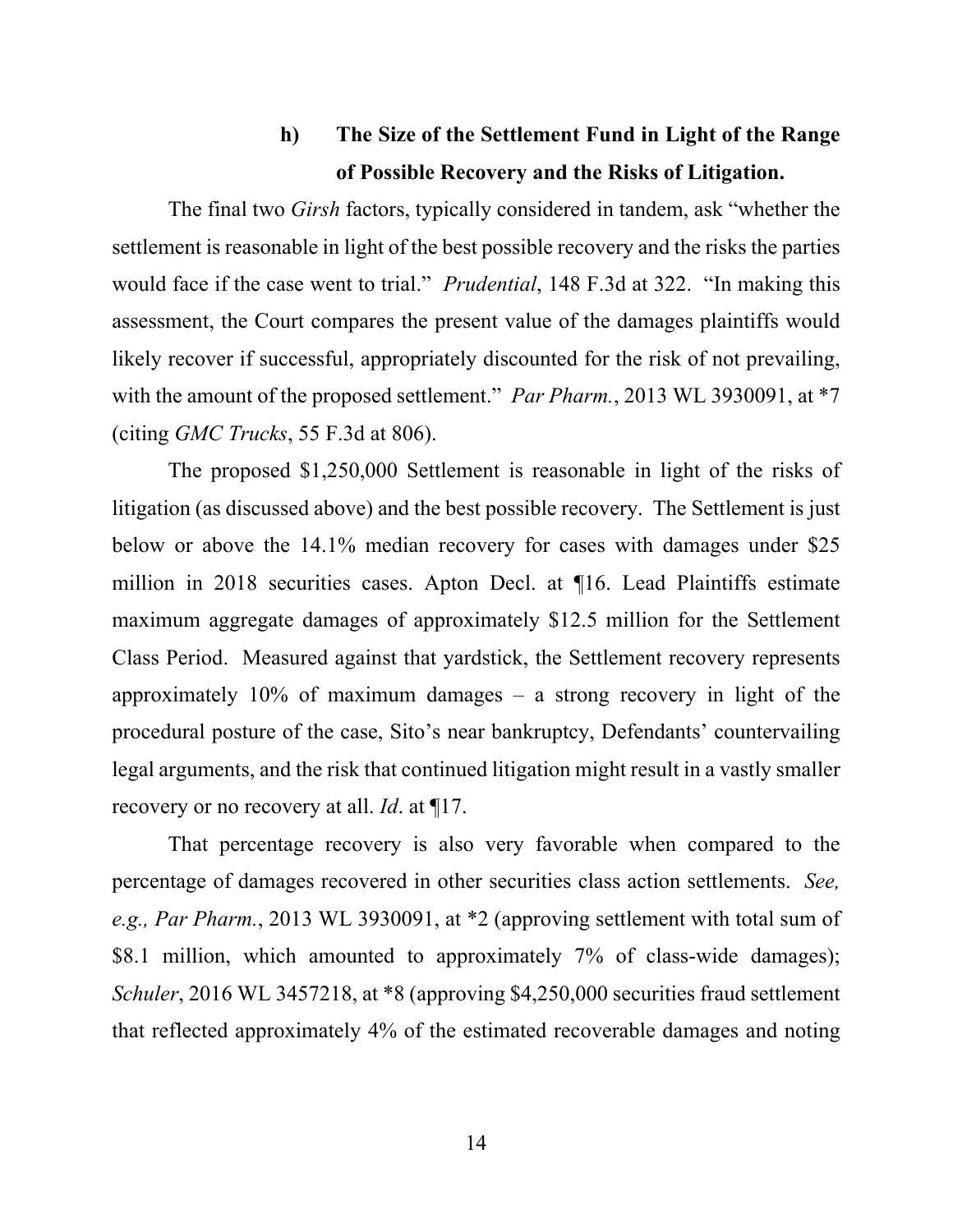percentage "falls squarely within the range of previous settlement approvals").<sup>1</sup> This is particularly true when considered in view of the substantial risks and obstacles to recovery if the Action were to continue through class certification, through summary judgment, to trial, and through likely post-trial motions and appeals.

When all the *Girsh* factors are considered, the proposed Settlement is fair, reasonable, and adequate and provides a certain outcome in the best interests of the Settlement Class. Lead Counsel, on behalf of Lead Plaintiffs, have weighed the strengths and weaknesses of the relevant claims, defenses, and likelihood of recovery and, after extensive arm's-length negotiations through a mediator, reached this Settlement. Under these circumstances, Lead Plaintiffs respectfully submit that the Settlement should be finally approved.

#### **4. The** *Prudential* **Considerations Also Support the Settlement**

In addition to the traditional *Girsh* factors, the Third Circuit also advises courts to address considerations set forth in *Prudential*, 148 F.3d at 323, where applicable. With respect to the first consideration, Lead Plaintiffs and Lead Counsel had a well-developed understanding of the strengths and weaknesses of the case gained through an extensive investigation, the drafting of a thorough and detailed amended complaint, motion practice, consultations with experts in the fields of damages and loss causation, and the mediation process. *See* Section II above.

<sup>1</sup> *See also In re Am. Bus. Fin. Servs. Inc. Noteholders Litig.*, No. 05 Civ. 232, 2008 WL 4974782, at \*3, \*9, \*13 (E.D. Pa. Nov. 21, 2008) (approving \$16,767,500 settlement representing 2.5% of damages); *Medoff v. CVS Caremark Corp.*, No. 09 Civ. 554, 2016 WL 632238, at \*6-7 (D.R.I. Feb. 17, 2016) (approving \$48 million settlement representing approximately 5.33% of estimated recoverable damages and noting that this is "well above the median percentage of settlement recoveries in comparable securities class action cases"); *City of Omaha Police & Fire Ret. Sys. v. LHC Grp.*, No. 12 Civ. 1609, 2015 WL 965693, at \*9 (W.D. La. Mar. 3, 2015) (finding reasonable a \$7,850,000 settlement in securities fraud action providing 7.4% to 10.3% of class's potential recovery ); *In re Omnivision Techs.*, 559 F. Supp. 2d 1036, 1042 (N.D. Cal. 2008) (\$13.75 million settlement yielding 6% of potential damages was "higher than the median percentage of investor losses recovered in recent shareholder class action settlements").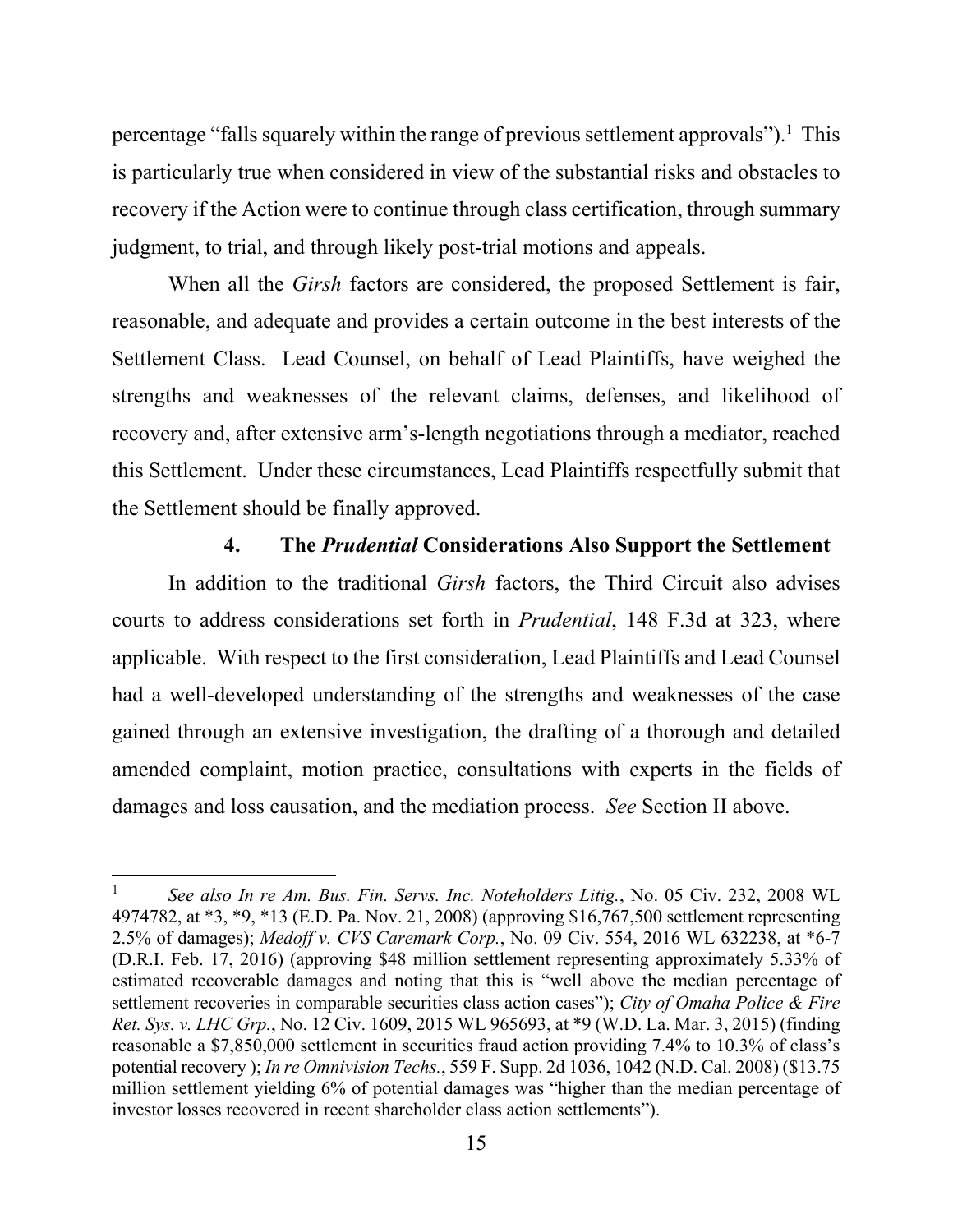The remaining additional factors all support approval of the Settlement because Settlement Class Members were afforded the right to opt out of the Settlement (the fourth factor) and, to date, none have chosen to do so; Lead Counsel's request for attorneys' fees is reasonable as set forth in the accompanying Brief in Support of Lead Plaintiffs' Motion for an Award of Attorneys' Fees and Reimbursement of Litigation Expenses (and, in any event, approval of the Settlement is separate from and not dependent on any outcome of the motion for attorneys' fees and reimbursement of litigation expenses); and the Plan of Allocation, which will govern the processing of claims and the allocation of settlement funds (the sixth factor), is fair and reasonable as set forth in Part III.B. below.

#### **B. The Plan of Allocation Is Fair, Reasonable, and Adequate.**

The "[a]pproval of a plan of allocation of a settlement fund in a class action is governed by the same standards of review applicable to approval of the settlement as a whole: the distribution plan must be fair, reasonable and adequate." *In re Merck & Co. Vytorin ERISA Litig.*, No. 08-CV- 285, 2010 WL 547613, at \*6 (D.N.J. Feb. 9, 2010) (citing *Ikon*, 194 F.R.D. at 184). "In evaluating a plan of allocation, the opinion of qualified counsel is entitled to significant respect. The proposed allocation need not meet standards of scientific precision, and given that qualified counsel endorses the proposed allocation, the allocation need only have a reasonable and rational basis." *Boyd v. Coventry Health Care Inc.*, No. DKC09-2661, 2014 WL 359567 (D. Md. Jan. 31, 2014).

 Here, the proposed Plan of Allocation, which was developed by Lead Counsel in consultation with Lead Plaintiffs' consulting damages expert, provides a fair and reasonable method to allocate the Net Settlement Fund among Settlement Class Members who submit valid Claim Forms. Under the Plan of Allocation, a "Recognized Loss Amount" will be calculated for each purchase or acquisition of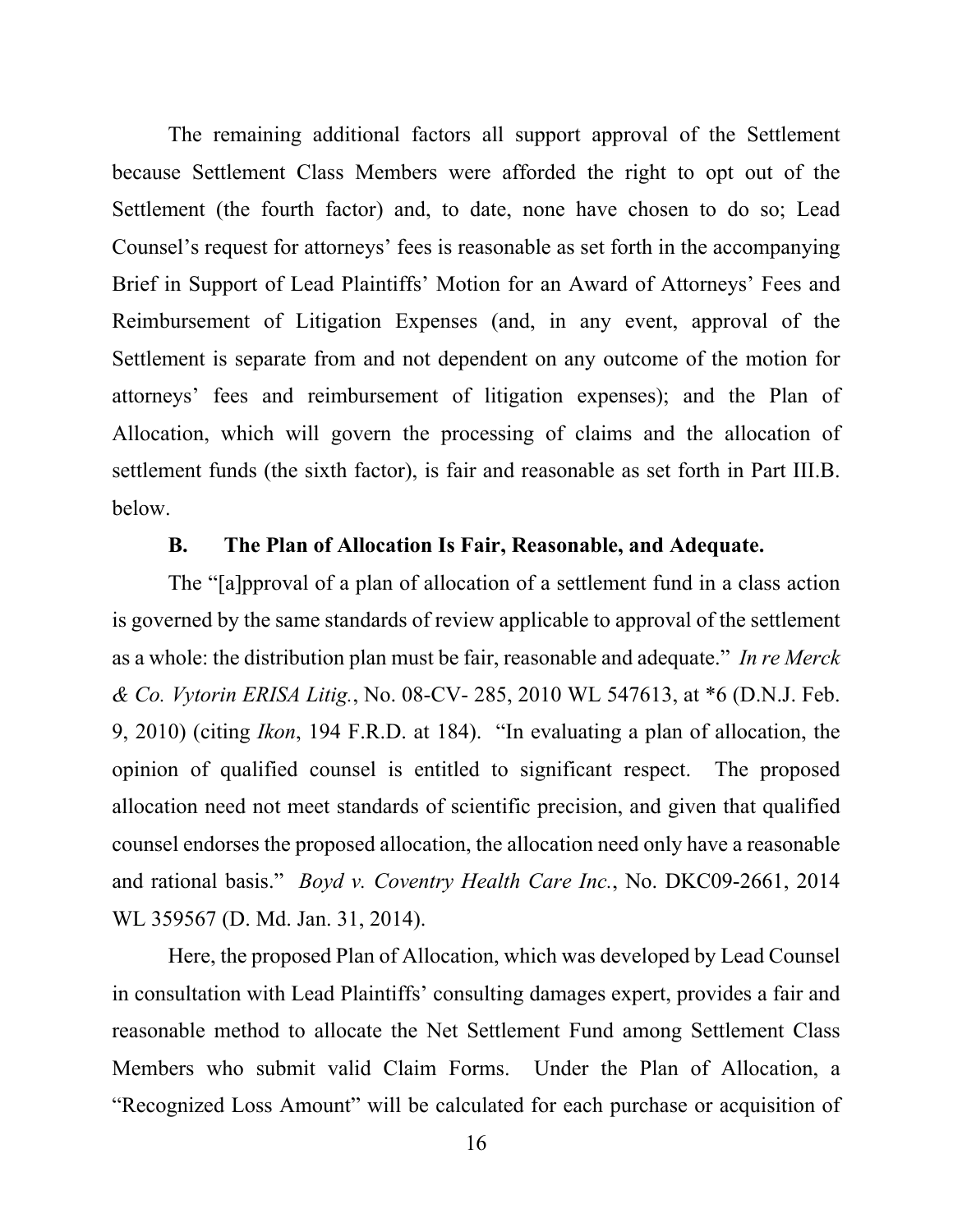Sito Mobile publicly traded common stock during the Settlement Class Period that is listed in the Claim Form and for which adequate documentation is provided. The calculation of Recognized Loss Amounts is generally based on the amount of the decline in Sito Mobile's common stock price following the release of negative information about the Company related to the alleged fraud. The sum of the Recognized Loss Amounts for all of a claimant's purchases of Sito Mobile's common stock during the Settlement Class Period is the claimant's "Recognized Claim" and the Net Settlement Fund will be allocated to Authorized Claimants on a *pro rata* basis based on the relative size of their Recognized Claims. *See, e.g.*, *In re Gen. Instrument Sec. Litig.*, 209 F. Supp. 2d 423, 431 (E.D. Pa. 2001) (deeming plan of allocation "even handed" where "claimants are to be reimbursed on a *pro rata* basis for their recognized losses based largely on when they bought and sold their shares of General Instrument stock"); *Ocean Power*, 2016 WL 6778218, at \*23 ("*pro rata* distributions are consistently upheld, and there is no requirement that a plan of allocation 'differentiat[e] within a class based on the strength or weakness of the theories of recovery'") (quoting *Sullivan v. DB Invs., Inc.*, 667 F.3d 273, 328 (3d Cir. 2011)).

Lead Counsel submit that the Plan of Allocation fairly and rationally allocates the proceeds of the Net Settlement Fund among Settlement Class Members based on the losses they suffered as a result of the conduct alleged in the Complaint. Moreover, to date, there have been no objections to the proposed Plan of Allocation. Accordingly, for all of the reasons set forth herein and in the Joint Declaration, the Plan of Allocation is fair and reasonable, and should be approved.

**C. Notice to the Settlement Class Satisfies the Requirements of Rule 23, Due Process, and the PSLRA.** 

Notice to the Settlement Class of the proposed Settlement satisfied Rule 23's requirement of "the best notice that is practicable under the circumstances, including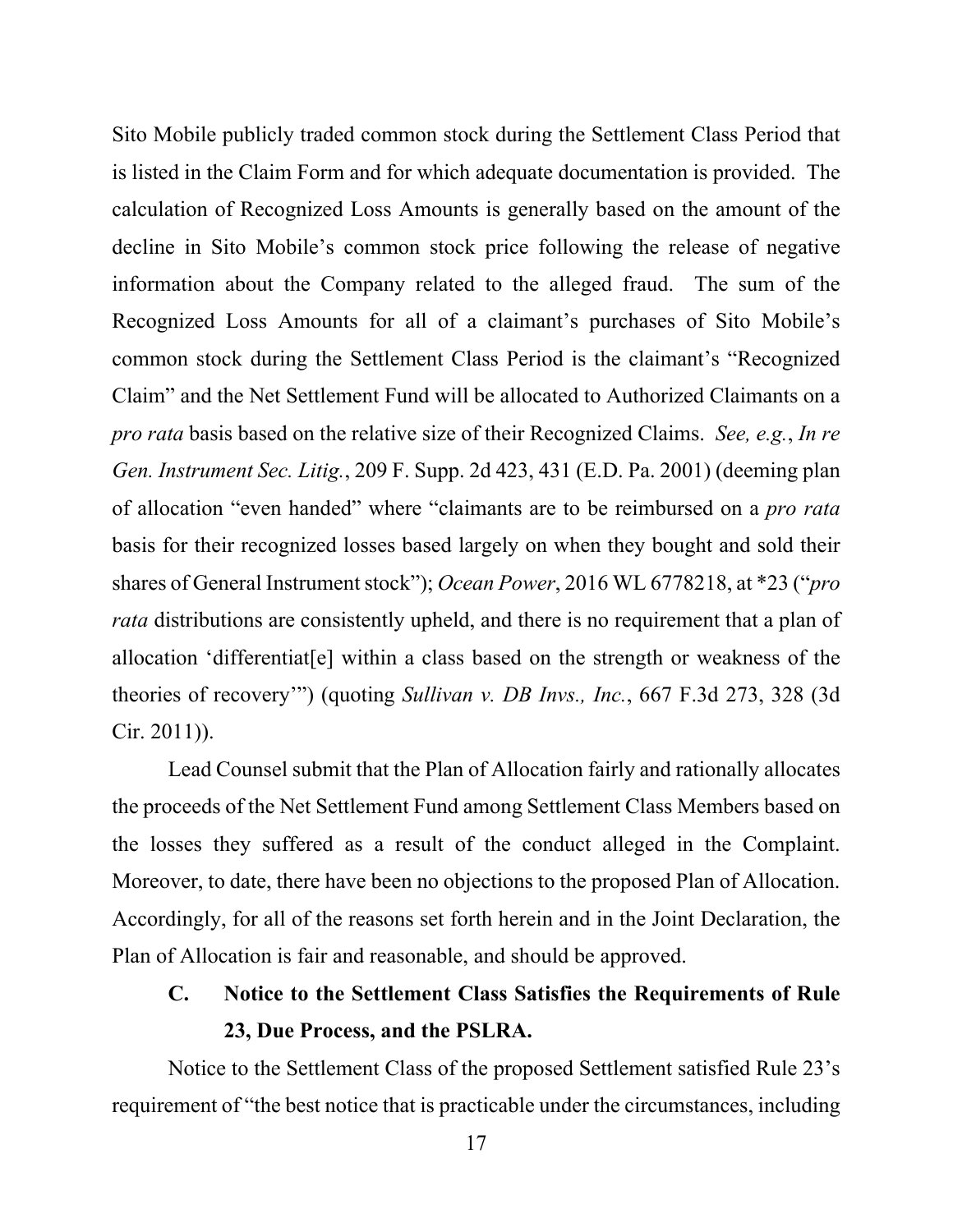individual notice to all members who can be identified through reasonable effort." Fed. R. Civ. P. 23(c)(2)(B); *see also Eisen v. Carlisle & Jacquelin*, 417 U.S. 156, 173-75 (1974).

In accordance with the Court's Preliminary Approval Order, the Claims Administrator completed mailing copies of the Notice Packet to potential Settlement Class Members and their nominees on January 17, 2020. Over Notice Packets have been mailed to date. *See* Simmons Decl. at  $\P$ . The Notice advised potential Settlement Class Members of, among other things: (i) their right to exclude themselves from the Settlement Class; (ii) their right to object to any aspect of the Settlement, the Plan of Allocation, or the attorneys' fee and expense request; and (iii) the method for submitting a Claim Form in order to be eligible to receive a payment from the proceeds of the Settlement. In addition, the Summary Notice was published via national newswire on January 3 and 17, 2020, and copies of the Notice, Claim Form, Stipulation, Preliminary Approval Order, and Complaint have been posted to the website established for the Action, www.SITOMobileSecuritiesSettlement.com. *Id*. at ¶¶\_\_\_\_.

Notice programs such as this have been approved in a multitude of class action settlements. *See, e.g*., *In re Veritas Software Corp. Sec. Litig.*, 396 Fed. Appx. 815, 816 (3d Cir. 2010) (describing notice combining mail to known class members and publication in *Investor's Business Daily* and over newswire); *Zimmer Paper Prods., Inc. v. Berger & Montague, P.C.*, 758 F.2d 86, 90 (3d Cir. 1985) ("It is well settled that in the usual situation first-class mail and publication in the press fully satisfy the notice requirements of both Fed. R. Civ. P. 23 and the due process clause."). The Notice program satisfied Rule 23(e)(1)'s requirement that notice of a settlement be "reasonable"  $-i.e.,$  it must "fairly apprise the prospective members of the class of the terms of the proposed settlement and of the options that are open to them in connection with the proceedings" (*Wal-Mart Stores, Inc. v. Visa U.S.A.*, 396 F.3d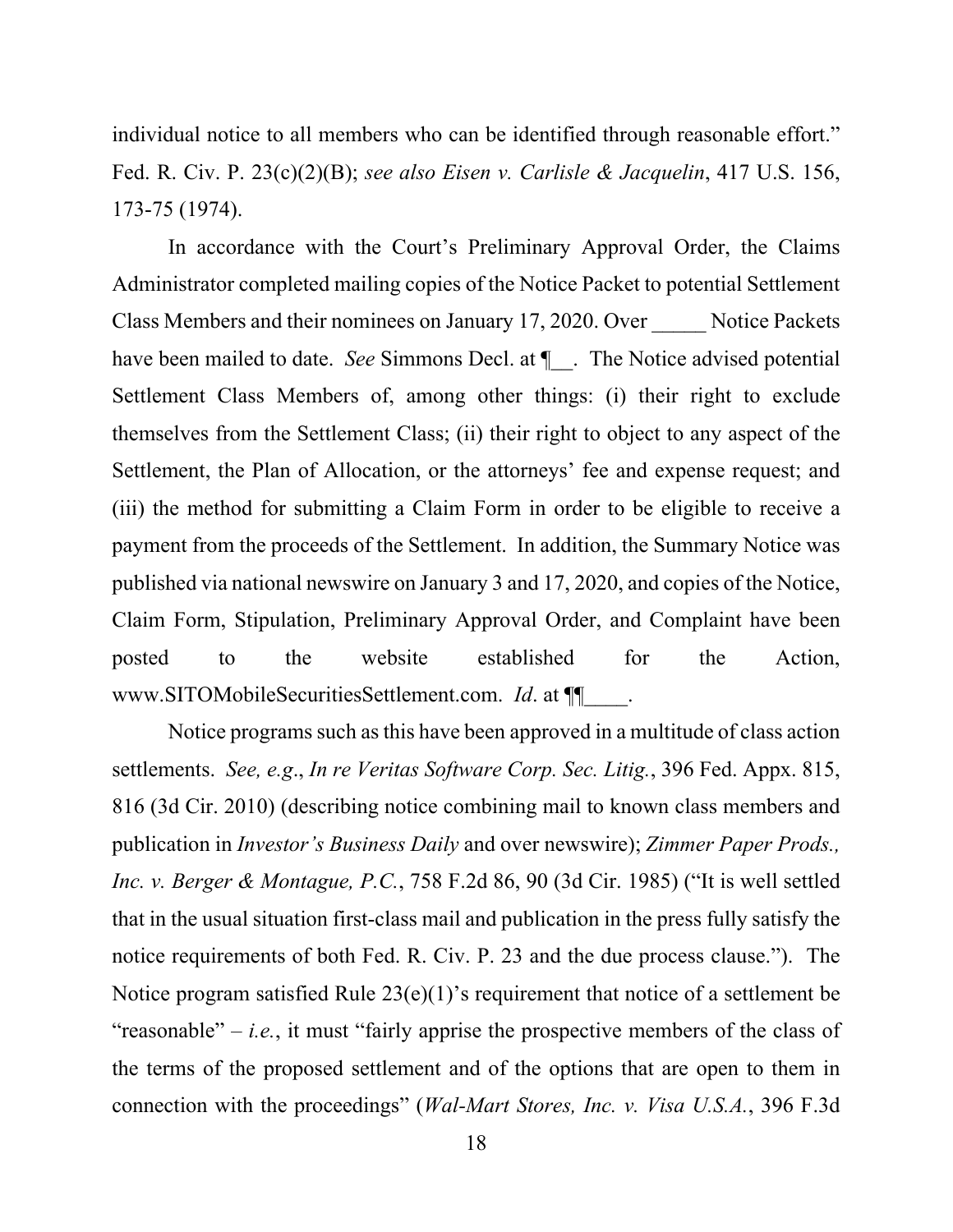96, 114 (2d Cir. 2005)), and it was "the best notice . . . practicable under the circumstances." Fed. R. Civ. P.  $23(c)(2)(B)$ .

#### **D. Certification of the Settlement Class Remains Warranted**

In presenting the proposed Settlement to the Court for preliminary approval, Lead Plaintiffs requested, for purposes of the Settlement only, that the Court certify the Settlement Class under Rules 23(a) and (b)(3). In Preliminary Approval Order, this Court certified the Settlement Class. *See* Dkt. No. 86 at ¶2. Nothing has changed to alter the propriety of the Court's certification, and no Settlement Class Member has objected to class certification. For all the reasons stated in Lead Plaintiffs' Brief In Support of Lead Plaintiffs' Unopposed Motion for (I) Preliminary Approval of Settlement, (II) Certification of the Settlement Class, and (III) Approval of Notice to the Settlement Class (Dkt. No. 85-1), which is incorporated herein by reference, and in the Court's Preliminary Approval Order, Lead Plaintiffs request that the Court reaffirm its determinations in the Preliminary Approval Order and finally certify the Settlement Class for purposes of carrying out the Settlement pursuant to Fed. R. Civ. P. 23(a) and (b)(3), appoint Lead Plaintiffs as Settlement Class Representatives and appoint Lead Plaintiffs' counsel Levi & Korinsky, LLP as Settlement Class Counsel.

#### **IV. CONCLUSION**

For all the foregoing reasons, Lead Plaintiffs respectfully request that the Court: (i) grant final approval of the Settlement and Plan of Allocation; and (ii) reaffirm its determination to finally certify the Settlement Class for purposes of carrying out the Settlement.

Dated: Respectfully submitted,

LEVI & KORSINSKY, LLP

19